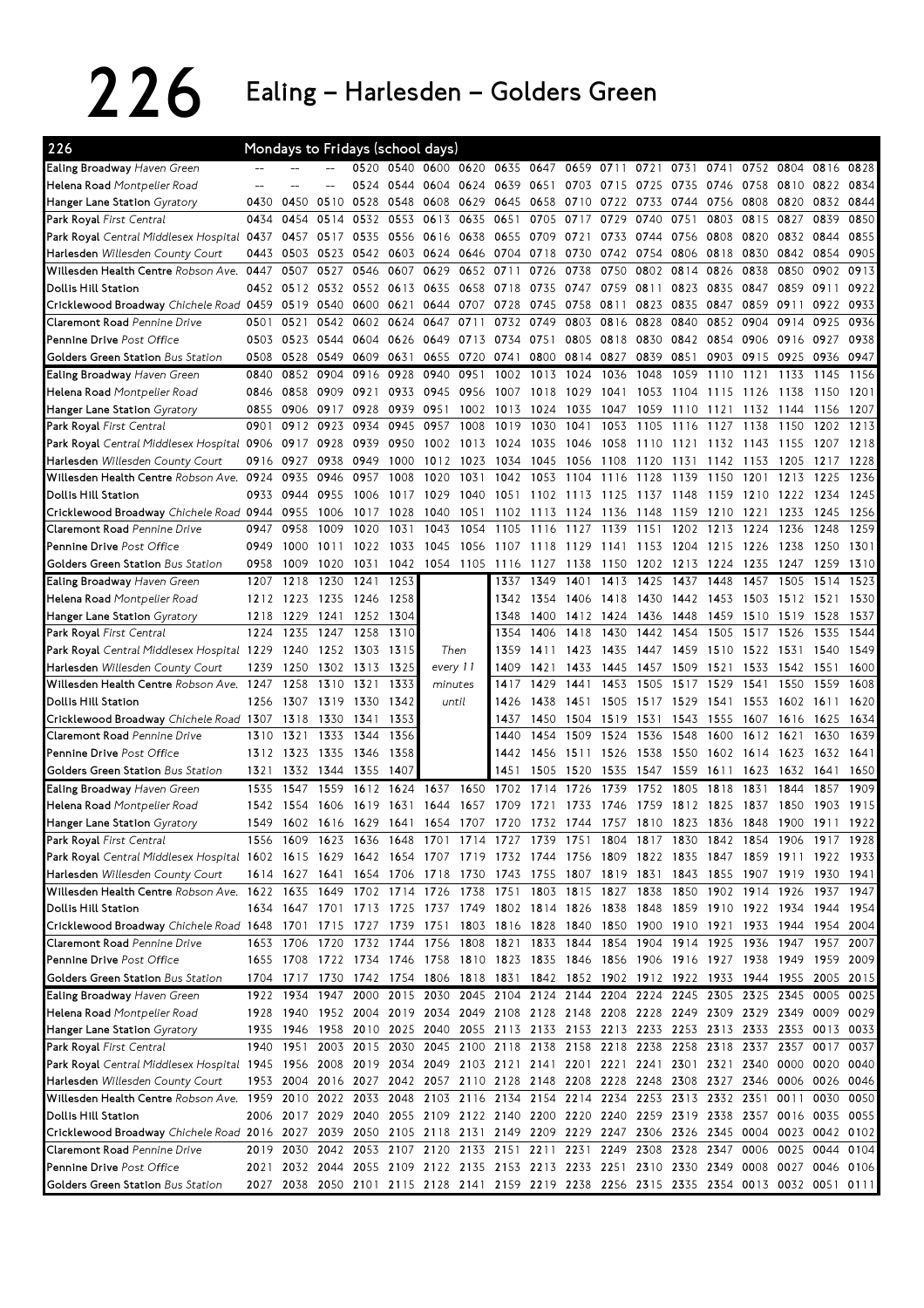| 226                                                                                                                             |           |                |                     |          |      | Mondays to Fridays (school holidays) |                |           |      |      |      |      |      |      |                                                                                           |           |      |      |
|---------------------------------------------------------------------------------------------------------------------------------|-----------|----------------|---------------------|----------|------|--------------------------------------|----------------|-----------|------|------|------|------|------|------|-------------------------------------------------------------------------------------------|-----------|------|------|
| <b>Ealing Broadway</b> Haven Green                                                                                              |           |                |                     | 0520     | 0540 | 0600                                 | 0620           | 0635 0647 |      | 0659 | 0711 | 0722 | 0733 | 0744 | 0756                                                                                      | 0808      | 0819 | 0830 |
| Helena Road Montpelier Road                                                                                                     | $-$       |                |                     | 0524     | 0544 | 0604 0624                            |                | 0639      | 0651 | 0703 | 0715 | 0726 | 0737 | 0749 | 0801                                                                                      | 0813      | 0824 | 0835 |
| Hanger Lane Station <i>Gyratory</i>                                                                                             | 0430      | 0450           | 0510                | 0528     | 0548 | 0608                                 | 0629           | 0645      | 0657 | 0709 | 0721 | 0732 | 0743 | 0755 | 0807                                                                                      | 0819      | 0830 | 0841 |
| <b>Park Royal</b> First Central                                                                                                 | 0434      | 0454           | 0514                | 0532     | 0553 | 0613                                 | 0635           | 0651      | 0703 | 0715 | 0727 | 0738 | 0749 | 0801 | 0813                                                                                      | 0825      | 0836 | 0847 |
| Park Royal Central Middlesex Hospital 0437                                                                                      |           | 0457           | 0517 0535           |          | 0556 | 0616 0638                            |                | 0655      | 0707 | 0719 | 0731 | 0742 | 0754 | 0806 | 0818                                                                                      | 0830      | 0841 | 0852 |
| <b>Harlesden</b> Willesden County Court                                                                                         | 0443      | 0503           | 0523 0542           |          | 0603 | 0624                                 | 0646           | 0704      | 0716 | 0728 | 0740 | 0752 | 0804 | 0816 | 0828                                                                                      | 0840      | 0851 | 0902 |
| Willesden Health Centre Robson Ave.                                                                                             | 0447      | 0507           | 0527                | 0546     | 0607 | 0629                                 | 0652           | 0711      | 0724 | 0736 | 0748 | 0800 | 0812 | 0824 | 0836                                                                                      | 0848      | 0859 | 0910 |
| Dollis Hill Station                                                                                                             | 0452      | 0512           | 0532 0552           |          | 0613 | 0635                                 | 0658           | 0718      | 0733 | 0745 | 0757 | 0809 | 0821 | 0833 | 0845                                                                                      | 0857      | 0908 | 0919 |
| Cricklewood Broadway Chichele Road 0459                                                                                         |           | 0519           | 0540                | 0600     | 0621 | 0644                                 | 0707           | 0728      | 0743 | 0755 | 0808 | 0820 | 0832 | 0844 | 0856                                                                                      | 0908      | 0919 | 0930 |
| <b>Claremont Road</b> Pennine Drive                                                                                             | 0501      | 0521           | 0542                | 0602     | 0624 | 0647                                 | 0710           | 0731      | 0746 | 0758 | 0811 | 0823 | 0835 | 0847 | 0859                                                                                      | 0911      | 0922 | 0933 |
| <b>Pennine Drive</b> Post Office                                                                                                |           |                |                     |          |      | 0649                                 | 0712           |           | 0748 | 0800 | 0813 | 0825 |      | 0849 | 0901                                                                                      |           |      | 0935 |
|                                                                                                                                 | 0503      | 0523           | 0544                | 0604     | 0626 |                                      |                | 0733      |      |      |      |      | 0837 |      |                                                                                           | 0913      | 0924 |      |
| <b>Golders Green Station</b> Bus Station                                                                                        | 0508      | 0528           | 0549                | 0609     | 0631 |                                      | 0655 0719 0740 |           | 0757 | 0809 | 0822 | 0834 | 0846 | 0858 | 0910                                                                                      | 0922      | 0933 | 0944 |
| <b>Ealing Broadway</b> Haven Green                                                                                              | 0841      | 0852           | 0903                |          |      | 1215                                 |                |           | 1321 | 1333 | 1345 | 1356 | 1407 | 1418 | 1429                                                                                      | 1441      | 1453 | 1502 |
| <b>Helena Road</b> Montpelier Road                                                                                              | 0846      | 0857           | 0908                |          |      | 1220                                 |                |           | 1326 | 1338 | 1350 | 1401 | 1412 | 1423 | 1434                                                                                      | 1446      | 1458 | 1508 |
| <b>Hanger Lane Station</b> Gyratory                                                                                             | 0852      | 0903           | 0914                |          |      | 1226                                 |                |           | 1332 | 1344 | 1356 | 1407 | 1418 | 1429 | 1440                                                                                      | 1452      | 1504 | 1514 |
| Park Royal First Central                                                                                                        | 0858      | 0909           | 0920                |          |      | 1232                                 |                |           | 1338 | 1350 | 1402 | 1413 | 1424 | 1435 | 1446                                                                                      | 1458      | 1510 | 1521 |
| Park Royal Central Middlesex Hospital 0903                                                                                      |           | 0914           | 0925                | Then     |      | 1237                                 |                | Then      | 1343 | 1355 | 1407 | 1418 | 1429 | 1440 | 1451                                                                                      | 1503      | 1515 | 1526 |
| <b>Harlesden</b> Willesden County Court                                                                                         | 0913      | 0924           | 0935                | every 12 |      | 1247                                 | every 11       |           | 1353 | 1405 | 1417 | 1428 | 1439 | 1450 | 1501                                                                                      | 1513      | 1525 | 1536 |
| Willesden Health Centre Robson Ave.                                                                                             | 0921      | 0932           | 0943                | minutes  |      | 1255                                 | minutes        |           | 1401 | 1413 | 1425 | 1436 | 1447 | 1458 | 1509                                                                                      | 1521      | 1533 | 1544 |
| Dollis Hill Station                                                                                                             | 0930      | 0941           | 0952                | until    |      | 1304                                 |                | until     | 1410 | 1422 | 1434 | 1445 | 1456 | 1507 | 1519                                                                                      | 1531      | 1543 | 1554 |
| Cricklewood Broadway Chichele Road 0941                                                                                         |           | 0952           | 1003                |          |      | 1315                                 |                |           | 1421 | 1433 | 1445 | 1456 | 1508 | 1520 | 1532                                                                                      | 1544      | 1556 | 1607 |
| Claremont Road Pennine Drive                                                                                                    | 0944      | 0955           | 1006                |          |      | 1318                                 |                |           | 1424 | 1436 | 1448 | 1500 | 1512 | 1524 | 1536                                                                                      | 1548      | 1600 | 1612 |
| Pennine Drive Post Office                                                                                                       | 0946      | 0957           | 1008                |          |      | 1320                                 |                |           | 1426 | 1438 | 1450 | 1502 | 1514 | 1526 | 1538                                                                                      | 1550      | 1602 | 1614 |
| Golders Green Station Bus Station                                                                                               | 0955      | 1006           | 1017                |          |      | 1329                                 |                |           | 1435 | 1447 | 1459 | 1511 | 1523 | 1535 | 1547                                                                                      | 1559      | 1611 | 1623 |
| Ealing Broadway Haven Green                                                                                                     | 1510      | 1519           | 1528                | 1540     |      | 1552 1604 1616                       |                | 1628      | 1640 | 1652 | 1704 | 1716 | 1728 | 1740 | 1753                                                                                      | 1805      | 1818 | 1831 |
| <b>Helena Road</b> Montpelier Road                                                                                              | 1516      | 1525           | 1534                | 1546     | 1558 | 1611                                 | 1623           | 1635      | 1647 | 1659 | 1711 | 1723 | 1735 | 1747 | 1800                                                                                      | 1812 1825 |      | 1837 |
| <b>Hanger Lane Station</b> Gyratory                                                                                             | 1522      | 1531           | 1540                | 1552     | 1605 | 1618                                 | 1630           | 1642      | 1654 | 1707 | 1720 | 1732 | 1744 | 1756 | 1809                                                                                      | 1821      | 1834 | 1846 |
| <b>Park Royal</b> First Central                                                                                                 | 1529      | 1538           | 1547                | 1559     | 1612 | 1625                                 | 1637           | 1649      | 1701 | 1714 | 1727 | 1739 | 1751 | 1803 | 1816                                                                                      | 1828      | 1840 | 1852 |
| <b>Park Royal</b> Central Middlesex Hospital 1534                                                                               |           | 1543           | 1552                | 1605     | 1618 | 1631                                 | 1643           | 1655      | 1707 | 1719 | 1732 | 1744 | 1756 | 1808 | 1821                                                                                      | 1833      | 1845 | 1857 |
| <b>Harlesden</b> Willesden County Court                                                                                         | 1544      | 1553           | 1602                | 1615     | 1628 | 1641                                 | 1653           | 1705      | 1717 | 1729 | 1742 | 1754 | 1806 | 1817 | 1829                                                                                      | 1841      | 1853 | 1905 |
| Willesden Health Centre Robson Ave.                                                                                             | 1552      | 1601           | 1610                | 1623     | 1636 | 1649                                 | 1701           | 1713      | 1725 | 1737 | 1750 | 1802 | 1814 | 1825 | 1837                                                                                      | 1848      | 1900 | 1912 |
| Dollis Hill Station                                                                                                             | 1602 1611 |                | 1620                | 1633     | 1646 | 1659                                 | 1712           | 1724      | 1736 | 1748 | 1801 | 1813 | 1825 | 1836 | 1847                                                                                      | 1857      | 1908 | 1920 |
|                                                                                                                                 |           |                |                     |          |      |                                      |                |           |      |      |      |      |      |      |                                                                                           |           |      |      |
| Cricklewood Broadway Chichele Road 1616                                                                                         |           | 1625           | 1634                | 1647     | 1700 | 1713                                 | 1726           | 1738      | 1750 | 1802 | 1815 | 1827 | 1839 | 1848 | 1859                                                                                      | 1908      | 1919 | 1931 |
| Claremont Road Pennine Drive                                                                                                    | 1621      | 1630           | 1639                | 1652     | 1705 | 1718                                 | 1731           | 1743      | 1755 | 1807 | 1820 | 1832 | 1843 | 1852 | 1903                                                                                      | 1912      | 1923 | 1934 |
| <b>Pennine Drive</b> Post Office                                                                                                | 1623      | 1632           | 1641                | 1654     | 1707 | 1720                                 | 1733           | 1745      | 1757 | 1809 | 1822 | 1834 | 1845 | 1854 | 1905                                                                                      | 1914      | 1925 | 1936 |
| <b>Golders Green Station</b> Bus Station                                                                                        | 1632      | 1641           | 1650                | 1703     | 1715 | 1728                                 | 1741           | 1753      | 1805 | 1817 | 1830 | 1840 | 1851 | 1900 | 1911                                                                                      | 1920      | 1931 | 1942 |
| Ealing Broadway Haven Green                                                                                                     | 1844      | 1857           | 1910                | 1922     | 1934 | 1947                                 | 2000           | 2015      | 2030 | 2045 | 2104 | 2124 | 2144 | 2204 | 2224                                                                                      | 2245      | 2305 | 2325 |
| <b>Helena Road</b> Montpelier Road                                                                                              | 1850      | 1903           | 1916                | 1928     | 1940 | 1952                                 | 2004           | 2019      | 2034 | 2049 | 2108 | 2128 | 2148 | 2208 | 2228                                                                                      | 2249      | 2309 | 2329 |
| Hanger Lane Station <i>Gyratory</i>                                                                                             | 1859      | 1911           | 1923 1935           |          |      |                                      |                |           |      |      |      |      |      |      | 1946 1958 2010 2025 2040 2055 2113 2133 2153 2213 2233 2253 2313 2333                     |           |      |      |
| Park Royal First Central                                                                                                        |           |                |                     |          |      |                                      |                |           |      |      |      |      |      |      | 1905 1917 1929 1941 1951 2003 2015 2030 2045 2100 2118 2138 2158 2218 2238 2258 2318 2337 |           |      |      |
| Park Royal Central Middlesex Hospital 1910 1922 1934 1946 1956 2008 2019 2034 2049 2103 2121 2141 2201 2221 2241 2301 2321 2340 |           |                |                     |          |      |                                      |                |           |      |      |      |      |      |      |                                                                                           |           |      |      |
| <b>Harlesden</b> Willesden County Court                                                                                         |           |                |                     |          |      |                                      |                |           |      |      |      |      |      |      | 1918 1930 1942 1954 2004 2016 2027 2042 2057 2110 2128 2148 2208 2228 2248 2308 2327 2346 |           |      |      |
| Willesden Health Centre Robson Ave. 1925 1937 1948 2000 2010 2022 2033 2048 2103 2116 2134 2154 2214 2234 2253 2313 2332 2351   |           |                |                     |          |      |                                      |                |           |      |      |      |      |      |      |                                                                                           |           |      |      |
| Dollis Hill Station                                                                                                             |           |                |                     |          |      |                                      |                |           |      |      |      |      |      |      | 1933 1945 1956 2007 2017 2029 2040 2055 2109 2122 2140 2200 2220 2240 2259 2319 2338 2357 |           |      |      |
| Cricklewood Broadway Chichele Road 1943 1955 2006 2017 2027 2039 2050 2105 2118 2131 2149 2209 2229 2247 2306 2326 2345 0004    |           |                |                     |          |      |                                      |                |           |      |      |      |      |      |      |                                                                                           |           |      |      |
| Claremont Road Pennine Drive                                                                                                    |           |                | 1946 1958 2009 2020 |          |      |                                      |                |           |      |      |      |      |      |      | 2030 2042 2053 2107 2120 2133 2151 2211 2231 2249 2308 2328 2347 0006                     |           |      |      |
| Pennine Drive Post Office                                                                                                       |           |                |                     |          |      |                                      |                |           |      |      |      |      |      |      | 1948 2000 2011 2022 2032 2044 2055 2109 2122 2135 2153 2213 2233 2251 2310 2330 2349 0008 |           |      |      |
| <b>Golders Green Station</b> Bus Station                                                                                        |           |                |                     |          |      |                                      |                |           |      |      |      |      |      |      | 1954 2006 2017 2028 2038 2050 2101 2115 2128 2141 2159 2219 2238 2256 2315 2335 2354 0013 |           |      |      |
| Ealing Broadway Haven Green                                                                                                     |           | 2345 0005 0025 |                     |          |      |                                      |                |           |      |      |      |      |      |      |                                                                                           |           |      |      |
| <b>Helena Road</b> Montpelier Road                                                                                              |           | 2349 0009 0029 |                     |          |      |                                      |                |           |      |      |      |      |      |      |                                                                                           |           |      |      |
| Hanger Lane Station Gyratory                                                                                                    |           | 2353 0013 0033 |                     |          |      |                                      |                |           |      |      |      |      |      |      |                                                                                           |           |      |      |
| <b>Park Royal</b> First Central                                                                                                 |           | 2357 0017 0037 |                     |          |      |                                      |                |           |      |      |      |      |      |      |                                                                                           |           |      |      |
| Park Royal Central Middlesex Hospital 0000 0020 0040                                                                            |           |                |                     |          |      |                                      |                |           |      |      |      |      |      |      |                                                                                           |           |      |      |
|                                                                                                                                 |           |                |                     |          |      |                                      |                |           |      |      |      |      |      |      |                                                                                           |           |      |      |
| <b>Harlesden</b> Willesden County Court                                                                                         |           | 0006 0026 0046 |                     |          |      |                                      |                |           |      |      |      |      |      |      |                                                                                           |           |      |      |
| Willesden Health Centre Robson Ave. 0011 0030 0050                                                                              |           |                |                     |          |      |                                      |                |           |      |      |      |      |      |      |                                                                                           |           |      |      |
| Dollis Hill Station                                                                                                             |           | 0016 0035 0055 |                     |          |      |                                      |                |           |      |      |      |      |      |      |                                                                                           |           |      |      |
| Cricklewood Broadway Chichele Road 0023 0042 0102                                                                               |           |                |                     |          |      |                                      |                |           |      |      |      |      |      |      |                                                                                           |           |      |      |
| Claremont Road Pennine Drive                                                                                                    |           | 0025 0044 0104 |                     |          |      |                                      |                |           |      |      |      |      |      |      |                                                                                           |           |      |      |
| <b>Pennine Drive</b> Post Office                                                                                                |           | 0027 0046 0106 |                     |          |      |                                      |                |           |      |      |      |      |      |      |                                                                                           |           |      |      |
| <b>Golders Green Station</b> Bus Station                                                                                        |           | 0032 0051 0111 |                     |          |      |                                      |                |           |      |      |      |      |      |      |                                                                                           |           |      |      |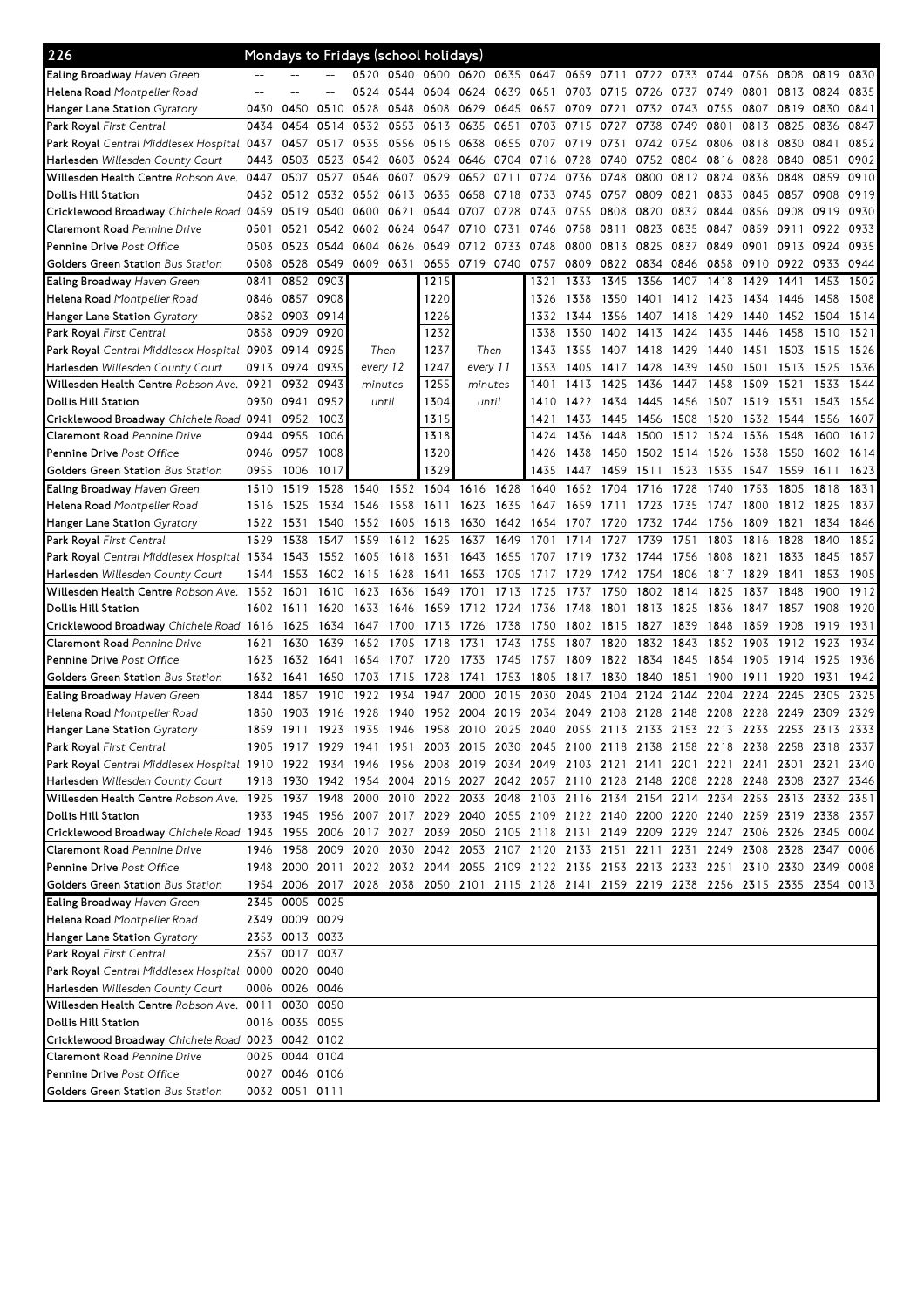| 226                                                                                                                             |      | Saturdays (also Good Friday) |           |      |      |                     |      |           |           |                |           |      |           |      |           |       |                                                                                                                                                                                        |      |
|---------------------------------------------------------------------------------------------------------------------------------|------|------------------------------|-----------|------|------|---------------------|------|-----------|-----------|----------------|-----------|------|-----------|------|-----------|-------|----------------------------------------------------------------------------------------------------------------------------------------------------------------------------------------|------|
| <b>Ealing Broadway</b> Haven Green                                                                                              |      |                              |           | 0520 |      | 0540 0600 0620 0640 |      |           |           | 0700 0720 0735 |           | 0750 | 0805      | 0820 | 0832 0844 |       | 0855                                                                                                                                                                                   | 0907 |
| Helena Road Montpelier Road                                                                                                     |      |                              |           | 0524 | 0544 | 0604 0624           |      | 0644      | 0704 0724 |                | 0740      | 0755 | 0810 0825 |      | 0837      | 0849  | 0900                                                                                                                                                                                   | 0912 |
| Hanger Lane Station <i>Gyratory</i>                                                                                             | 0430 | 0450                         | 0510      | 0528 | 0548 | 0608                | 0628 | 0648      | 0708      | 0728           | 0744      | 0759 | 0814      | 0829 | 0841      | 0853  | 0904                                                                                                                                                                                   | 0916 |
| <b>Park Royal</b> First Central                                                                                                 | 0434 | 0454                         | 0514      | 0532 | 0552 | 0612                | 0632 | 0652      | 0712      | 0732           | 0749      | 0804 | 0819      | 0834 | 0846      | 0858  | 0910                                                                                                                                                                                   | 0922 |
| <b>Park Royal</b> Central Middlesex Hospital 0 <b>4</b> 37                                                                      |      | 0457                         | 0517      | 0535 | 0555 | 0615                | 0635 | 0655      | 0716      | 0736           | 0753      | 0808 | 0823      | 0838 | 0850      | 0902  | 0914                                                                                                                                                                                   | 0926 |
| <b>Harlesden</b> Willesden County Court                                                                                         | 0443 | 0503                         | 0523 0541 |      | 0601 | 0621                | 0641 | 0701      | 0722      | 0743           | 0800      | 0815 | 0830      | 0845 | 0857      | 0910  | 0922                                                                                                                                                                                   | 0934 |
| Willesden Health Centre Robson Ave.                                                                                             | 0447 | 0507                         | 0527      | 0545 | 0605 | 0625                | 0645 | 0706      | 0727      | 0748           | 0805      | 0820 | 0835      | 0850 | 0902      | 0916  | 0928                                                                                                                                                                                   | 0940 |
| Dollis Hill Station                                                                                                             | 0452 | 0512                         | 0532      | 0550 | 0610 | 0630                | 0651 | 0712      | 0733      | 0755           | 0812      | 0827 | 0842      | 0857 | 0910      | 0924  | 0936                                                                                                                                                                                   | 0948 |
| Cricklewood Broadway Chichele Road 0459                                                                                         |      | 0519                         | 0539      | 0557 | 0617 | 0637                | 0658 | 0720      | 0742      | 0804           | 0821      | 0836 | 0851      | 0906 | 0920      | 0934  | 0946                                                                                                                                                                                   | 0958 |
| Claremont Road Pennine Drive                                                                                                    | 0501 | 0521                         | 0541      | 0559 | 0619 | 0640                | 0701 | 0723      | 0745      | 0807           | 0824      | 0839 | 0855      | 0910 | 0924      | 0938  | 0950                                                                                                                                                                                   | 1002 |
| <b>Pennine Drive</b> Post Office                                                                                                | 0503 | 0523                         | 0543 0601 |      | 0621 | 0642                | 0703 | 0725      | 0747      | 0809           | 0826      | 0841 | 0857      | 0912 | 0926      | 0940  | 0952                                                                                                                                                                                   | 1004 |
| <b>Golders Green Station</b> Bus Station                                                                                        | 0508 | 0528                         | 0548      | 0606 | 0626 | 0647                | 0709 | 0731      | 0753      | 0815           | 0832 0848 |      | 0904      | 0920 | 0934      | 0948  | 1000                                                                                                                                                                                   | 1012 |
| <b>Ealing Broadway</b> Haven Green                                                                                              | 0919 | 0931                         | 0942      | 0954 | 1005 | 1016                | 1027 | 1039      | 1051      | 1103           | 1115      | 1127 | 1139      | 1151 | 1203      |       | 1451                                                                                                                                                                                   | 1504 |
| <b>Helena Road</b> Montpelier Road                                                                                              | 0924 | 0936                         | 0947      | 0959 | 1010 | 1021                | 1032 | 1045      | 1057      | 1109           | 1121      | 1133 | 1145      | 1157 | 1209      |       | 1457                                                                                                                                                                                   | 1510 |
| <b>Hanger Lane Station</b> Gyratory                                                                                             | 0928 | 0940                         | 0951      | 1003 | 1014 | 1025                | 1037 | 1050      | 1102      | 1114           | 1126      | 1138 | 1150      | 1202 | 1215      |       | 1503                                                                                                                                                                                   | 1515 |
| <b>Park Royal</b> First Central                                                                                                 | 0934 | 0946                         | 0957      | 1009 | 1020 | 1031                | 1043 | 1056      | 1108      | 1120           | 1132      | 1144 | 1156      | 1208 | 1221      | Then  | 1509                                                                                                                                                                                   | 1521 |
| <b>Park Royal</b> Central Middlesex Hospital 0938                                                                               |      | 0950                         | 1001      | 1013 | 1024 | 1035                | 1047 | 1100      | 1112 1124 |                | 1136      | 1148 | 1200      | 1212 | 1225      | every | 1513                                                                                                                                                                                   | 1525 |
| Harlesden Willesden County Court                                                                                                | 0946 | 0958                         | 1009      | 1021 | 1032 | 1044                | 1056 | 1109      | 1121      | 1133           | 1145      | 1157 | 1210      | 1222 | 1235      | 12    | 1523                                                                                                                                                                                   | 1535 |
| Willesden Health Centre Robson Ave.                                                                                             | 0952 | 1004                         | 1015      | 1027 | 1039 | 1051                | 1103 | 1116      | 1128      | 1140           | 1152      | 1205 | 1218      | 1230 | 1243      | mins. | 1531                                                                                                                                                                                   | 1543 |
| Dollis Hill Station                                                                                                             | 1000 | 1012                         | 1024      | 1036 | 1048 | 1100                | 1112 | 1125      | 1137      | 1149           | 1201      | 1214 | 1227      | 1239 | 1252      | until | 1540                                                                                                                                                                                   | 1552 |
| Cricklewood Broadway Chichele Road 1011                                                                                         |      | 1023                         | 1035      | 1047 | 1059 | 1111                | 1123 | 1136      | 1148      | 1200           | 1213      | 1226 | 1239      | 1251 | 1304      |       | 1552                                                                                                                                                                                   | 1604 |
| Claremont Road Pennine Drive                                                                                                    | 1015 | 1027                         | 1039      | 1051 | 1103 | 1115                | 1127 | 1140      | 1152      | 1204           | 1217      | 1230 | 1243      | 1255 | 1308      |       | 1556                                                                                                                                                                                   | 1608 |
| <b>Pennine Drive</b> Post Office                                                                                                | 1017 | 1029                         | 1041      | 1053 | 1105 | 1117                | 1129 | 1142 1154 |           | 1206           | 1219      | 1232 | 1245      | 1257 | 1310      |       | 1558                                                                                                                                                                                   | 1610 |
| <b>Golders Green Station</b> Bus Station                                                                                        |      |                              |           |      |      |                     |      |           |           |                |           |      | 1254      | 1306 | 1319      |       | 1607                                                                                                                                                                                   | 1619 |
|                                                                                                                                 | 1025 | 1037                         | 1049      | 1101 | 1113 | 1125                | 1137 | 1150      | 1202      | 1215           | 1228      | 1241 |           |      |           |       |                                                                                                                                                                                        |      |
| Ealing Broadway Haven Green                                                                                                     | 1516 | 1528                         | 1540      | 1552 | 1604 | 1616                | 1628 | 1640      | 1652      | 1704           | 1716      | 1728 | 1740      | 1752 | 1804      | 1816  | 1828                                                                                                                                                                                   | 1840 |
| <b>Helena Road</b> Montpelier Road                                                                                              | 1522 | 1534                         | 1546      | 1558 | 1610 | 1622                | 1634 | 1646      | 1658      | 1710           | 1722      | 1734 | 1746      | 1758 | 1810      | 1822  | 1834                                                                                                                                                                                   | 1846 |
| <b>Hanger Lane Station</b> Gyratory                                                                                             | 1527 | 1539                         | 1551      | 1603 | 1615 | 1627                | 1639 | 1651      | 1703      | 1715           | 1727      | 1739 | 1751      | 1803 | 1815      | 1827  | 1839                                                                                                                                                                                   | 1851 |
| <b>Park Royal</b> First Central                                                                                                 | 1533 | 1545                         | 1557      | 1609 | 1621 | 1633                | 1645 | 1657      | 1709      | 1721           | 1733      | 1745 | 1757      | 1808 | 1820      | 1832  | 1844                                                                                                                                                                                   | 1856 |
| <b>Park Royal</b> Central Middlesex Hospital 1537                                                                               |      | 1549                         | 1601      | 1613 | 1625 | 1637                | 1649 | 1701      | 1713      | 1725           | 1737      | 1749 | 1801      | 1812 | 1824      | 1836  | 1848                                                                                                                                                                                   | 1900 |
| <b>Harlesden</b> Willesden County Court                                                                                         | 1547 | 1559                         | 1611      | 1623 | 1635 | 1646                | 1658 | 1710      | 1722      | 1734           | 1746      | 1758 | 1810      | 1821 | 1833      | 1844  | 1856                                                                                                                                                                                   | 1908 |
| Willesden Health Centre Robson Ave.                                                                                             | 1555 | 1607                         | 1619      | 1631 | 1643 | 1654                | 1706 | 1718      | 1730      | 1742           | 1754      | 1806 | 1817      | 1828 | 1840      | 1851  | 1903                                                                                                                                                                                   | 1915 |
| Dollis Hill Station                                                                                                             | 1604 | 1616                         | 1628      | 1640 | 1652 | 1703                | 1715 | 1727      | 1739      | 1751           | 1803      | 1814 | 1825      | 1836 | 1848      | 1859  | 1911                                                                                                                                                                                   | 1923 |
| Cricklewood Broadway Chichele Road 1616                                                                                         |      | 1628                         | 1640      | 1651 | 1703 | 1714                | 1726 | 1738      | 1750      | 1802           | 1813      | 1824 | 1835      | 1846 | 1858      | 1909  | 1921                                                                                                                                                                                   | 1933 |
| <b>Claremont Road</b> Pennine Drive                                                                                             | 1620 | 1632                         | 1644      | 1655 | 1707 | 1718                | 1730 | 1742      | 1754      | 1806           | 1817      | 1828 | 1839      | 1850 | 1902      | 1913  | 1925                                                                                                                                                                                   | 1937 |
| <b>Pennine Drive</b> Post Office                                                                                                | 1622 | 1634                         | 1646      | 1657 | 1709 | 1720                | 1732 | 1744      | 1756      | 1808           | 1819      | 1830 | 1841      | 1852 | 1904      | 1915  | 1927                                                                                                                                                                                   | 1939 |
| <b>Golders Green Station</b> Bus Station                                                                                        | 1631 | 1643                         | 1655      | 1706 | 1718 | 1729                | 1741 | 1753      | 1805      | 1816           | 1827      | 1838 | 1849      | 1900 | 1912      | 1923  | 1934                                                                                                                                                                                   | 1945 |
| Ealing Broadway Haven Green                                                                                                     | 1855 | 1910                         | 1925      | 1945 | 2005 | 2025                | 2045 | 2105      | 2125      | 2145           | 2205      | 2225 | 2245      | 2305 | 2325      | 2345  | 0005                                                                                                                                                                                   | 0025 |
| <b>Helena Road</b> Montpelier Road                                                                                              | 1901 | 1916                         | 1931      | 1950 | 2009 | 2029                | 2049 | 2109      | 2129      | 2149           | 2209      | 2229 | 2249      | 2309 | 2329      | 2349  | 0009                                                                                                                                                                                   | 0029 |
| Hanger Lane Station Gyratory                                                                                                    | 1906 | 1921                         | 1936 1955 |      |      |                     |      |           |           |                |           |      |           |      |           |       | 2014 2034 2054 2114 2134 2154 2214 2234 2253 2313 2333 2353 0013 0033                                                                                                                  |      |
| Park Royal First Central                                                                                                        |      |                              |           |      |      |                     |      |           |           |                |           |      |           |      |           |       | 1911 1926 1941 2000 2019 2039 2059 2119 2139 2159 2219 2239 2258 2318 2337 2357 0017 0037                                                                                              |      |
| Park Royal Central Middlesex Hospital 1915 1930 1945 2004 2023 2043 2103 2122 2142 2202 2222 2242 2301 2321 2340 0000 0020 0040 |      |                              |           |      |      |                     |      |           |           |                |           |      |           |      |           |       |                                                                                                                                                                                        |      |
| Harlesden Willesden County Court                                                                                                |      |                              |           |      |      |                     |      |           |           |                |           |      |           |      |           |       | 1923 1938 1952 2011 2030 2050 2110 2129 2149 2209 2229 2249 2308 2327 2346 0006 0026 0046                                                                                              |      |
| Willesden Health Centre Robson Ave. 1930 1945 1959 2018 2037 2057 2116 2135 2155 2215 2235 2254 2313 2332 2351 0011 0030 0050   |      |                              |           |      |      |                     |      |           |           |                |           |      |           |      |           |       |                                                                                                                                                                                        |      |
| Dollis Hill Station                                                                                                             |      |                              |           |      |      |                     |      |           |           |                |           |      |           |      |           |       | 1938 1952 2006 2025 2044 2104 2122 2141 2201 2221 2241 2300 2319 2338 2357 0016 0035 0055                                                                                              |      |
| Cricklewood Broadway Chichele Road 1948 2002 2016 2035 2054 2113 2131 2150 2210 2230 2248 2307 2326 2345 0004 0023 0042 0102    |      |                              |           |      |      |                     |      |           |           |                |           |      |           |      |           |       |                                                                                                                                                                                        |      |
| Claremont Road Pennine Drive                                                                                                    |      |                              |           |      |      |                     |      |           |           |                |           |      |           |      |           |       | 1951 2005 2019 2038 2057 2115 2133 2152 2212 2232 2250 2309 2328 2347 0006 0025 0044 0104                                                                                              |      |
| Pennine Drive Post Office<br>Golders Green Station Bus Station                                                                  |      |                              |           |      |      |                     |      |           |           |                |           |      |           |      |           |       | 1953 2007 2021 2040 2059 2117 2135 2154 2214 2234 2252 2311 2330 2349 0008 0027 0046 0106<br>1959 2013 2027 2046 2105 2123 2141 2200 2220 2239 2257 2316 2335 2354 0013 0032 0051 0111 |      |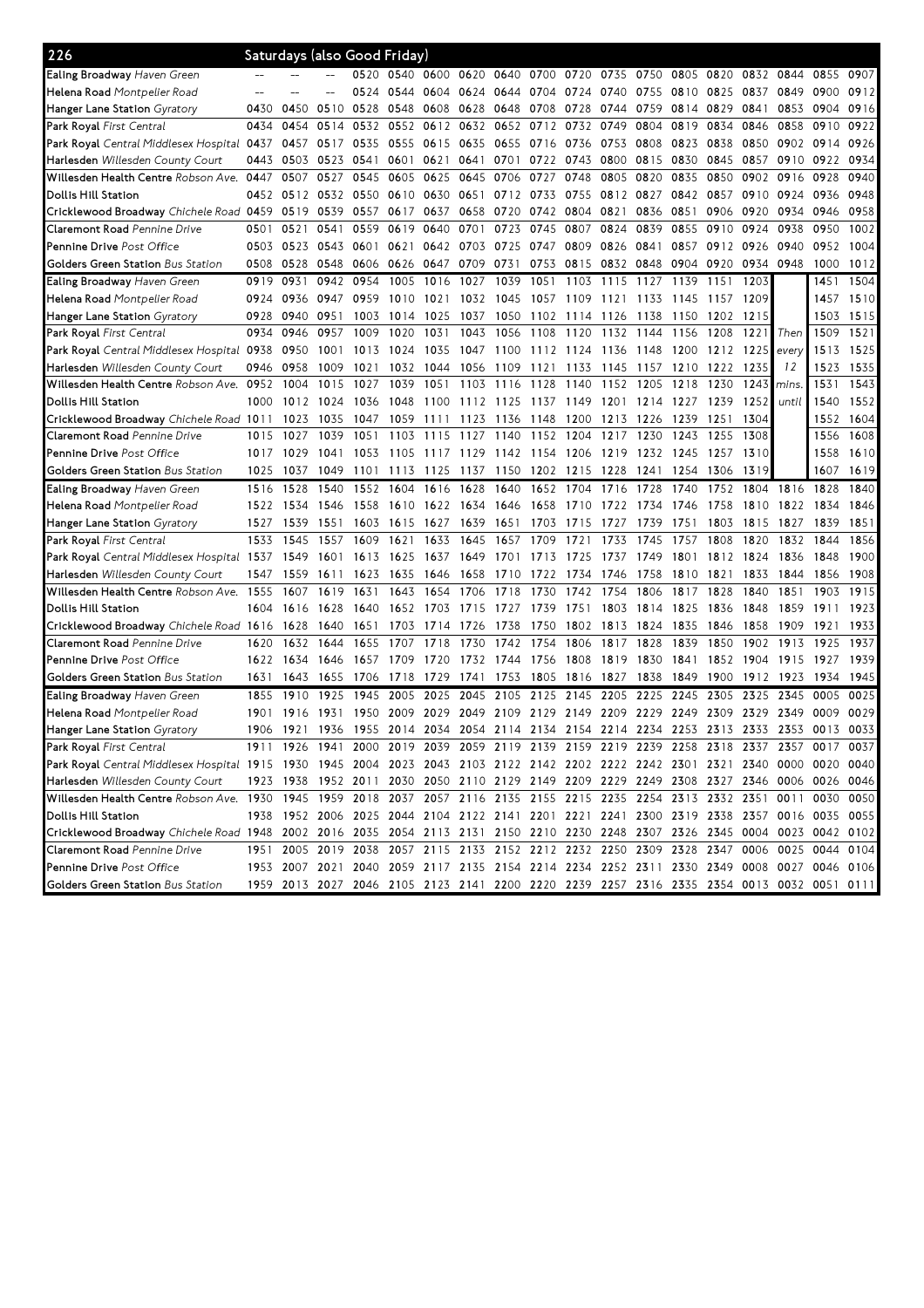| 226                                        |      |                |           |           |           |      |      | Sundays and other Public Holidays (except Christmas Day)    |           |      |                          |      |           |           |           |           |                     |      |
|--------------------------------------------|------|----------------|-----------|-----------|-----------|------|------|-------------------------------------------------------------|-----------|------|--------------------------|------|-----------|-----------|-----------|-----------|---------------------|------|
| Ealing Broadway Haven Green                | 0605 | 0635           | 0705 0735 |           |           |      |      | 0755 0815 0835 0852 0911                                    |           |      | 0930 0950 1009 1028      |      |           | 1047      |           |           | 1107 1125 1142 1202 |      |
| <b>Helena Road</b> Montpelier Road         | 0609 | 0639           | 0709      | 0739      | 0759      | 0819 | 0839 | 0856 0915                                                   |           | 0934 | 0954                     | 1013 | 1032      | 1052      | 1112      | 1130      | 1147                | 1207 |
| Hanger Lane Station <i>Gyratory</i>        | 0613 | 0643           | 0713      | 0743      | 0803      | 0823 | 0843 | 0900                                                        | 0920      | 0939 | 0959                     | 1018 | 1037      | 1057      | 1117      | 1135      | 1152                | 1212 |
| Park Royal First Central                   | 0617 | 0647           | 0717      | 0748      | 0808      | 0828 | 0848 | 0905                                                        | 0925      | 0944 | 1004                     | 1023 | 1043      | 1103      | 1123      | 1141      | 1158                | 1218 |
| Park Royal Central Middlesex Hospital 0620 |      | 0650           | 0720      | 0751      | 0811      | 0831 | 0851 | 0908                                                        | 0928      | 0947 | 1007                     | 1026 | 1046      | 1106      | 1126      | 1144      | 1201                | 1221 |
| <b>Harlesden</b> Willesden County Court    | 0626 | 0656           | 0727      | 0758      | 0818      | 0838 | 0858 | 0916                                                        | 0936      | 0955 | 1015                     | 1034 | 1054      | 1114      | 1134      | 1152      | 1209                | 1229 |
| Willesden Health Centre Robson Ave.        | 0630 | 0700           | 0731      | 0803      | 0823      | 0843 | 0903 | 0922                                                        | 0942      | 1001 | 1021                     | 1041 | 1101      | 1121      | 1141      | 1159      | 1216                | 1236 |
| Dollis Hill Station                        | 0636 | 0706           | 0737      | 0809      | 0829      | 0849 | 0910 | 0929                                                        | 0949      | 1009 | 1029                     | 1049 | 1109      | 1129      | 1149      | 1207      | 1224                | 1244 |
| Cricklewood Broadway Chichele Road 0643    |      | 0714           | 0745      | 0817      | 0838      | 0858 | 0920 | 0939                                                        | 0959      | 1019 | 1040                     | 1100 | 1120      | 1140      | 1200      | 1218      | 1236                | 1256 |
| Claremont Road Pennine Drive               | 0645 | 0716           | 0747      | 0819      | 0840      | 0901 | 0923 | 0942                                                        | 1002      | 1022 | 1043                     | 1103 | 1123      | 1143      | 1203      | 1222      | 1240                | 1300 |
| <b>Pennine Drive</b> Post Office           | 0647 | 0718           | 0749      | 0821      | 0842      | 0903 | 0925 | 0944                                                        | 1004      | 1024 | 1045                     | 1105 | 1125      | 1145      | 1205      | 1224      | 1242                | 1302 |
| <b>Golders Green Station Bus Station</b>   | 0652 | 0723           | 0755 0827 |           | 0848      | 0910 | 0932 | 0951                                                        | 1011      | 1031 | 1052                     | 1112 | 1132 1152 |           | 1212      | 1232 1250 |                     | 1310 |
| Ealing Broadway Haven Green                | 1221 | 1240           | 1300      | 1320      | 1340      | 1400 | 1420 |                                                             |           | 1540 | 1600                     | 1620 | 1640      | 1700      | 1720      | 1740      | 1800                | 1820 |
| Helena Road Montpelier Road                | 1226 | 1245           | 1305      | 1325      | 1345      | 1405 | 1425 |                                                             |           | 1545 | 1605                     | 1625 | 1644      | 1704      | 1724      | 1744      | 1804                | 1824 |
| Hanger Lane Station Gyratory               | 1231 | 1251           | 1311      | 1331      | 1351      | 1411 | 1431 |                                                             |           | 1551 | 1611                     | 1631 | 1650      | 1710      | 1730      | 1750      | 1810                | 1830 |
| Park Royal First Central                   | 1237 | 1257           | 1317      | 1337      | 1357      | 1417 | 1437 |                                                             |           | 1557 | 1617                     | 1637 | 1656      | 1716      | 1736      | 1756      | 1816                | 1836 |
| Park Royal Central Middlesex Hospital 1240 |      | 1300           | 1320      | 1340      | 1400      | 1420 | 1440 | Then                                                        |           | 1600 | 1620                     | 1640 | 1659      | 1719      | 1739      | 1759      | 1819                | 1839 |
| Harlesden Willesden County Court           | 1249 | 1309           | 1329      | 1349      | 1409      | 1429 | 1448 | every 20                                                    |           | 1608 | 1628                     | 1648 | 1707      | 1727      | 1747      | 1807      | 1827                | 1847 |
| Willesden Health Centre Robson Ave. 1256   |      | 1316           | 1336      | 1356      | 1416      | 1436 | 1455 | minutes                                                     |           | 1615 | 1635                     | 1655 | 1714      | 1734      | 1754      | 1814      | 1834                | 1854 |
| Dollis Hill Station                        | 1304 | 1324           | 1344      | 1404      | 1424      | 1444 | 1503 | until                                                       |           | 1623 | 1643                     | 1703 | 1722      | 1742 1802 |           | 1822      | 1842                | 1902 |
| Cricklewood Broadway Chichele Road 1316    |      | 1336           | 1356      | 1416      | 1436      | 1456 | 1515 |                                                             |           | 1635 | 1654                     | 1714 | 1733      | 1753      | 1812 1832 |           | 1852                | 1912 |
| Claremont Road Pennine Drive               | 1320 | 1340           | 1400      | 1420      | 1440      | 1500 | 1519 |                                                             |           | 1639 | 1658                     | 1718 | 1737      | 1757      | 1816      | 1836      | 1856                | 1916 |
| <b>Pennine Drive</b> Post Office           | 1322 | 1342           |           | 1402 1422 | 1442 1502 |      | 1521 |                                                             |           | 1641 | 1700                     | 1720 | 1739      | 1759      | 1818      | 1838      | 1858                | 1918 |
| Golders Green Station Bus Station          | 1330 | 1350           |           | 1410 1430 | 1450      | 1510 | 1529 |                                                             |           | 1649 | 1708                     | 1728 | 1747      | 1807      | 1826      | 1846      | 1905                | 1925 |
| Ealing Broadway Haven Green                | 1840 | 1900           | 1920      | 1940      | 2000      | 2021 | 2043 |                                                             | 2103 2123 |      | 2143 2203 2224           |      | 2244      | 2305      | 2325      | 2345      | 0005                | 0025 |
| <b>Helena Road</b> Montpelier Road         | 1844 | 1904           | 1924      | 1944      | 2004      | 2025 | 2047 |                                                             |           |      | 2107 2127 2147 2207 2228 |      | 2248      | 2309      | 2329      | 2349      | 0009                | 0029 |
| Hanger Lane Station <i>Gyratory</i>        | 1850 | 1910           | 1930      | 1949      | 2009      | 2030 | 2051 | 2111                                                        | 2131      |      | 2151 2211                | 2232 | 2252 2313 |           | 2333      | 2353      | 0013                | 0033 |
| Park Royal First Central                   | 1856 | 1916           | 1935      | 1954      | 2014      | 2035 | 2056 | 2116                                                        | 2136      | 2156 | 2216                     | 2236 | 2256      | 2317      | 2337      | 2357      | 0017                | 0037 |
| Park Royal Central Middlesex Hospital 1859 |      | 1919           | 1938      | 1957      | 2017      | 2038 | 2059 | 2119                                                        | 2139      | 2159 | 2219                     | 2239 | 2259      | 2320      | 2340      | 0000      | 0020                | 0040 |
| <b>Harlesden</b> Willesden County Court    | 1907 | 1927           | 1946      | 2005      | 2024      | 2045 | 2106 | 2126                                                        | 2146      | 2206 | 2226                     | 2246 | 2306      | 2326      | 2346      | 0006      | 0026                | 0046 |
| Willesden Health Centre Robson Ave. 1914   |      | 1934           | 1952      | 2011      | 2030      | 2051 | 2112 |                                                             |           |      | 2132 2152 2212 2232 2252 |      | 2311      | 2331      | 2351      | 0010      | 0030                | 0050 |
| Dollis Hill Station                        | 1922 | 1941           |           | 1959 2018 | 2037      | 2058 | 2118 | 2138                                                        | 2158      | 2218 | 2238                     | 2258 | 2317      | 2337      | 2356      | 0015      | 0035                | 0055 |
| Cricklewood Broadway Chichele Road 1932    |      | 1950           | 2008      | 2027      | 2046      | 2107 | 2127 |                                                             | 2146 2206 | 2226 | 2245                     | 2305 | 2324      | 2344      | 0003      | 0022      | 0042                | 0102 |
| <b>Claremont Road</b> Pennine Drive        | 1935 | 1953           | 2011      | 2030      | 2049      | 2109 | 2129 | 2148                                                        | 2208      | 2228 | 2247                     | 2307 | 2326      | 2346      | 0005      | 0024      | 0044                | 0104 |
| <b>Pennine Drive Post Office</b>           | 1937 | 1955           | 2013      | 2032      | 2051      | 2111 | 2131 | 2150                                                        | 2210      | 2230 | 2249                     | 2309 | 2328      | 2348      | 0007      | 0026      | 0046                | 0106 |
| Golders Green Station Bus Station          | 1944 | 2002 2020 2039 |           |           |           |      |      | 2058 2117 2137 2156 2216 2235 2254 2314 2333 2353 0012 0031 |           |      |                          |      |           |           |           |           | 0051 0111           |      |

Operated by Metroline **Exercise 20** Works www.londonbusroutes.net 18.9.21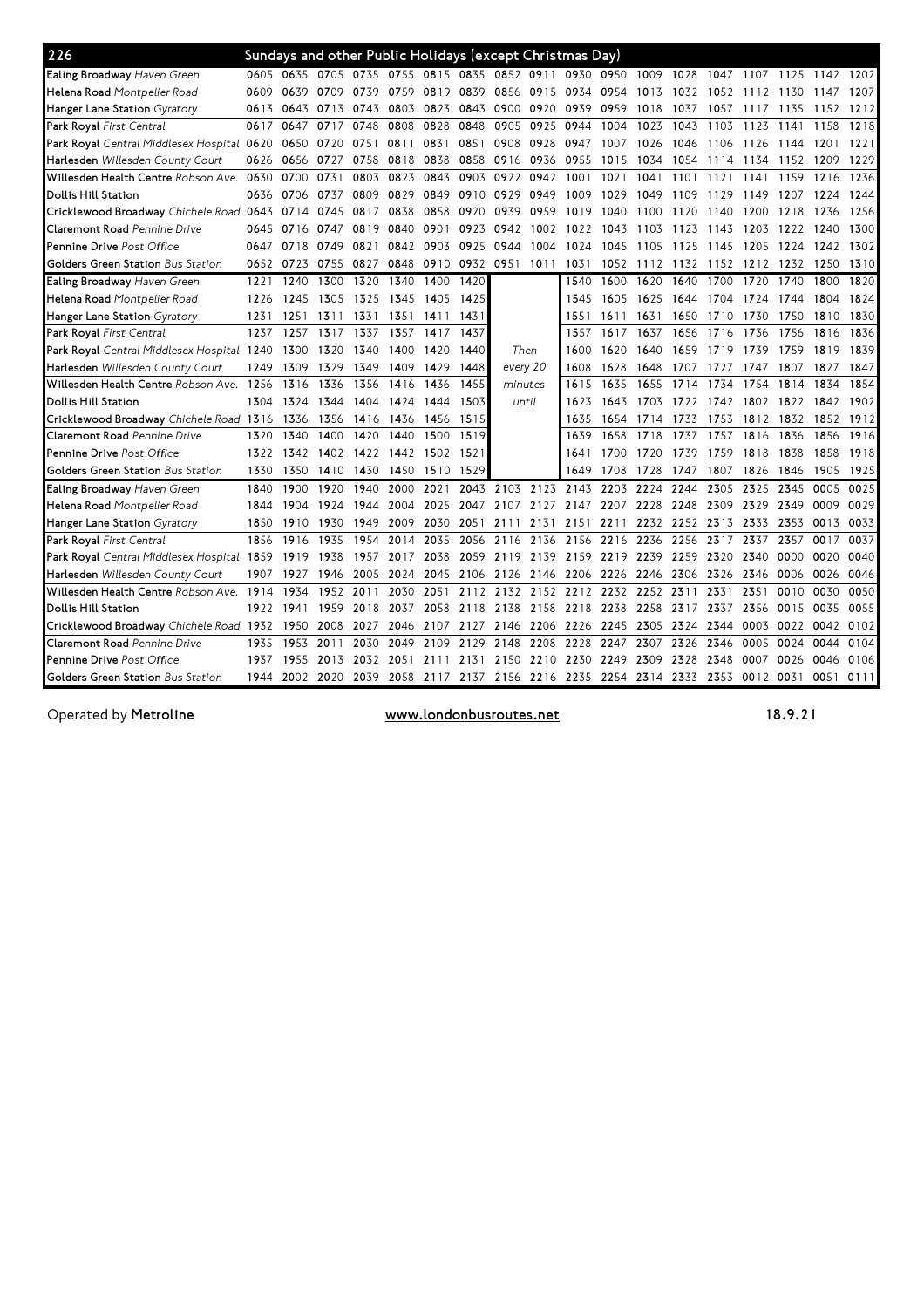## 226 Golders Green – Harlesden – Ealing

| 226                                                                                                                             |      |                | Mondays to Fridays (school days) |           |           |           |      |                                                                                           |           |      |           |                |      |           |      |      |                                              |           |
|---------------------------------------------------------------------------------------------------------------------------------|------|----------------|----------------------------------|-----------|-----------|-----------|------|-------------------------------------------------------------------------------------------|-----------|------|-----------|----------------|------|-----------|------|------|----------------------------------------------|-----------|
| <b>Golders Green Station</b> Bus Station                                                                                        | 0440 | 0500 0520      |                                  | 0540      | 0557      |           |      | 0612 0627 0637 0647                                                                       |           | 0657 | 0706      | 0714           |      | 0722 0730 | 0739 | 0748 | 0758                                         | 0810      |
| Pennine Drive Post Office                                                                                                       | 0444 | 0504           | 0524                             | 0545      |           | 0602 0617 |      | 0632 0642 0652 0702 0712 0720                                                             |           |      |           |                | 0728 | 0736      | 0745 | 0755 | 0805                                         | 0817      |
| <b>Claremont Road</b> Pennine Drive                                                                                             | 0446 | 0506           | 0526                             | 0547      | 0604      | 0619      | 0634 | 0644 0654                                                                                 |           | 0704 | 0714      | 0722           | 0730 | 0738      | 0747 | 0757 | 0807                                         | 0819      |
| Cricklewood Broadway Chichele Road 0448                                                                                         |      | 0508           | 0528                             | 0549      | 0607      | 0623      | 0638 | 0648                                                                                      | 0658      | 0709 | 0719      | 0727           | 0736 | 0745      | 0755 | 0805 | 0815                                         | 0827      |
| Dollis Hill Station                                                                                                             | 0454 | 0514           | 0534                             | 0555      | 0613 0630 |           | 0646 | 0656 0706                                                                                 |           |      | 0718 0728 | 0736           | 0745 | 0755      | 0805 | 0815 | 0825                                         | 0837      |
| Willesden Health Centre Robson Ave. 0500                                                                                        |      | 0520           | 0540                             | 0601      | 0620      | 0637      | 0653 |                                                                                           | 0703 0714 | 0726 | 0736      | 0744           |      | 0754 0804 | 0814 | 0824 | 0834                                         | 0846      |
| Harlesden Willesden County Court                                                                                                | 0504 | 0524           | 0544                             | 0605      | 0625      | 0642      | 0658 | 0709                                                                                      | 0721      | 0733 | 0743      | 0753           | 0803 | 0813      | 0823 | 0833 | 0843                                         | 0855      |
| Park Royal Central Middlesex Hospital 0510                                                                                      |      | 0530           | 0550                             | 0611      | 0631      | 0648      | 0704 | 0716                                                                                      | 0728      | 0740 | 0752      | 0802           | 0812 | 0822      | 0832 | 0842 | 0852                                         | 0904      |
| Park Royal First Central                                                                                                        | 0513 | 0533           | 0554                             | 0615      | 0635      | 0653      | 0709 | 0721                                                                                      | 0733      | 0745 | 0757      | 0807           | 0817 | 0827      | 0837 | 0847 | 0857                                         | 0909      |
| <b>Hanger Lane Station</b> <i>Gyratory</i>                                                                                      | 0516 | 0536           | 0557                             | 0619      | 0639      | 0657      | 0714 | 0726                                                                                      | 0738      | 0750 | 0802      | 0812           | 0822 | 0832      | 0842 | 0852 | 0902                                         | 0914      |
| Helena Road Montpelier Road                                                                                                     | 0520 | 0540           | 0601                             | 0623      | 0643      | 0702      | 0721 | 0734                                                                                      | 0746      | 0759 | 0811      | 0821           | 0831 | 0841      | 0851 | 0901 | 0909                                         | 0919      |
| Ealing Broadway Haven Green                                                                                                     | 0524 | 0545           | 0606                             | 0628      | 0648      | 0708      | 0727 | 0742 0755                                                                                 |           | 0808 | 0820      | 0830           | 0840 | 0850      | 0900 | 0910 | 0915                                         | 0925      |
| Golders Green Station Bus Station                                                                                               | 0824 | 0837           | 0850                             | 0903      | 0915      | 0927      | 0939 |                                                                                           |           | 1045 | 1057      | 1108           | 1119 | 1130      | 1141 | 1152 | 1204                                         | 1215      |
| Pennine Drive Post Office                                                                                                       | 0831 | 0844           | 0857                             | 0910      | 0922 0934 |           | 0946 |                                                                                           |           | 1052 | 1104      | 1115           | 1126 | 1137      | 1148 | 1159 | 1211                                         | 1222      |
| Claremont Road Pennine Drive                                                                                                    | 0833 | 0846           | 0859                             | 0912      | 0924      | 0936      | 0948 |                                                                                           |           | 1054 | 1106      | 1117           | 1128 | 1139      | 1150 | 1201 | 1213                                         | 1224      |
| Cricklewood Broadway Chichele Road 0841                                                                                         |      | 0854           | 0906                             | 0917      | 0929      | 0941      | 0953 |                                                                                           |           | 1059 | 1111      | 1122           | 1133 | 1144      | 1156 | 1207 | 1219                                         | 1230      |
| Dollis Hill Station                                                                                                             | 0851 | 0904           | 0915                             | 0926      | 0938      | 0950      | 1002 |                                                                                           | Then      | 1108 | 1120      | 1131           | 1142 | 1153      | 1205 | 1216 | 1228                                         | 1239      |
| Willesden Health Centre Robson Ave.                                                                                             | 0900 | 0912           | 0923                             | 0934      | 0946      | 0958      | 1010 | every 11                                                                                  |           | 1116 | 1128      | 1139           | 1150 | 1201      | 1213 | 1224 | 1236                                         | 1247      |
| Harlesden Willesden County Court                                                                                                | 0908 | 0920           | 0931                             | 0942      | 0954      | 1006      | 1018 | minutes                                                                                   |           | 1124 | 1136      | 1147           | 1158 | 1210      | 1222 | 1233 | 1245                                         | 1256      |
| Park Royal Central Middlesex Hospital 0917                                                                                      |      | 0928           | 0939                             | 0950      | 1002      | 1014      | 1026 | until                                                                                     |           |      | 1132 1144 | 1155           | 1206 | 1218      | 1230 |      | 1242 1254                                    | 1305      |
| Park Royal First Central                                                                                                        | 0922 | 0933           | 0944                             | 0955      | 1007      | 1019      | 1031 |                                                                                           |           | 1137 | 1149      | 1200           | 1211 | 1223      | 1235 | 1247 | 1259                                         | 1310      |
| Hanger Lane Station Gyratory                                                                                                    | 0926 | 0937           | 0948                             | 0959      | 1011      | 1023      | 1035 |                                                                                           |           | 1141 | 1153      | 1204           | 1216 | 1228      | 1240 | 1252 | 1304                                         | 1315      |
| Helena Road Montpelier Road                                                                                                     | 0931 | 0942           | 0953                             | 1004      | 1016      | 1028      | 1040 |                                                                                           |           | 1146 | 1158      | 1209           | 1221 | 1233      | 1245 | 1257 | 1309                                         | 1320      |
| Ealing Broadway Haven Green                                                                                                     | 0937 | 0948           | 0959                             | 1010      | 1022      | 1034      | 1046 |                                                                                           |           | 1152 | 1204      | 1215           | 1227 | 1239      | 1251 | 1303 | 1315                                         | 1326      |
| Golders Green Station Bus Station                                                                                               | 1227 | 1238           | 1249                             | 1300      | 1311      | 1323      | 1334 | 1346                                                                                      | 1357      | 1409 | 1420      | 1430           | 1440 | 1450      | 1500 | 1513 | 1527                                         | 1540      |
| Pennine Drive Post Office                                                                                                       | 1234 | 1245           | 1256                             | 1307      | 1318      | 1330      | 1341 | 1353                                                                                      | 1404      | 1416 | 1427      | 1437           | 1447 | 1457      | 1508 | 1521 | 1535                                         | 1548      |
| Claremont Road Pennine Drive                                                                                                    | 1236 | 1247           | 1258                             | 1309      | 1320      | 1332      | 1343 | 1355                                                                                      | 1406      | 1418 | 1429      | 1439           | 1449 | 1459      | 1510 | 1523 | 1537                                         | 1550      |
| Cricklewood Broadway Chichele Road 1242                                                                                         |      | 1253           | 1304                             | 1315      | 1326      | 1338      | 1349 | 1401                                                                                      | 1412      | 1424 | 1435      | 1445           | 1455 | 1505      | 1517 | 1530 | 1544                                         | 1557      |
| Dollis Hill Station                                                                                                             | 1251 | 1302           | 1313                             | 1324      | 1335      | 1347      | 1358 | 1410                                                                                      | 1421      | 1433 | 1444      | 1454           | 1504 | 1515      | 1527 | 1540 | 1554                                         | 1607      |
| Willesden Health Centre Robson Ave. 1259                                                                                        |      | 1310           | 1321                             | 1332      | 1343      | 1355      | 1406 | 1418                                                                                      | 1429      | 1441 | 1452      | 1502           | 1513 | 1525      | 1537 | 1550 | 1604                                         | 1616      |
| Harlesden Willesden County Court                                                                                                | 1308 | 1319           | 1330                             | 1341      | 1352      | 1404      | 1415 | 1427                                                                                      | 1438      | 1450 | 1501      | 1513           | 1525 | 1537      | 1549 | 1602 | 1615                                         | 1627      |
| Park Royal Central Middlesex Hospital 1317                                                                                      |      | 1328           | 1339                             | 1350      | 1401      | 1413      | 1424 | 1436                                                                                      | 1447      | 1459 | 1511      | 1523           | 1535 | 1547      | 1559 | 1611 | 1623                                         | 1635      |
| Park Royal First Central                                                                                                        | 1322 | 1333           | 1344                             | 1355      | 1406      | 1418      | 1429 | 1441                                                                                      | 1452      | 1504 | 1516      | 1528           | 1540 | 1552      | 1604 | 1617 | 1629                                         | 1641      |
| Hanger Lane Station Gyratory                                                                                                    | 1327 | 1338           | 1349                             | 1400      | 1411      | 1423      | 1434 | 1446                                                                                      | 1457      | 1510 | 1523      | 1535           | 1547 | 1559      | 1611 | 1624 | 1636                                         | 1648      |
| Helena Road Montpelier Road                                                                                                     | 1332 | 1343           | 1354                             | 1405      | 1416      | 1428      | 1440 | 1452                                                                                      | 1504      | 1517 | 1530      | 1542           | 1554 | 1606      | 1619 | 1632 | 1644                                         | 1656      |
| Ealing Broadway Haven Green                                                                                                     | 1338 | 1349           | 1400                             | 1411      | 1422      | 1434      | 1446 | 1459                                                                                      | 1511      | 1524 | 1537      | 1549           | 1601 | 1613      | 1626 | 1639 | 1651                                         | 1703      |
| Golders Green Station Bus Station                                                                                               | 1552 | 1604           | 1616                             | 1628      | 1640      | 1652      | 1704 | 1716                                                                                      | 1728      | 1740 | 1753      | 1806           | 1819 | 1832      | 1845 | 1859 | 1913                                         | 1926      |
| Pennine Drive Post Office                                                                                                       | 1600 | 1613           | 1625                             | 1637      | 1649      | 1701      | 1713 | 1725                                                                                      | 1737      | 1749 | 1802      | 1815           | 1828 | 1841      | 1854 | 1907 | 1920                                         | 1933      |
| Claremont Road Pennine Drive                                                                                                    |      | 1602 1615 1627 |                                  | 1639 1651 |           | 1703      | 1715 | 1727 1739                                                                                 |           | 1751 |           | 1804 1817 1830 |      | 1843      | 1856 |      | 1909 1922 1935                               |           |
| Cricklewood Broadway Chichele Road 1609 1622 1634 1647 1659 1711 1723 1735 1747 1759 1812 1825 1837 1849 1901 1914 1927 1939    |      |                |                                  |           |           |           |      |                                                                                           |           |      |           |                |      |           |      |      |                                              |           |
| Dollis Hill Station                                                                                                             |      |                |                                  |           |           |           |      | 1619 1632 1644 1657 1709 1721 1733 1745 1757 1809 1822 1835 1846 1858 1910 1923 1936 1947 |           |      |           |                |      |           |      |      |                                              |           |
| Willesden Health Centre Robson Ave. 1628 1641 1653 1706 1718 1730 1742 1754 1806 1818 1831 1843 1854 1906 1918 1931 1943 1954   |      |                |                                  |           |           |           |      |                                                                                           |           |      |           |                |      |           |      |      |                                              |           |
| Harlesden Willesden County Court                                                                                                |      |                |                                  |           |           |           |      | 1639 1652 1703 1715 1727 1739 1751 1803 1815 1827 1839 1851 1901 1913 1925 1937 1949 2000 |           |      |           |                |      |           |      |      |                                              |           |
| Park Royal Central Middlesex Hospital 1647 1700 1712 1724 1736 1748 1800 1812 1824 1836 1847 1858 1908 1920 1932 1943 1955 2006 |      |                |                                  |           |           |           |      |                                                                                           |           |      |           |                |      |           |      |      |                                              |           |
| Park Royal First Central                                                                                                        |      | 1653 1706      | 1719 1731                        |           |           |           |      | 1743 1755 1807 1819 1831                                                                  |           |      |           |                |      |           |      |      | 1841 1852 1903 1913 1925 1937 1948 1959 2010 |           |
| Hanger Lane Station Gyratory                                                                                                    |      |                |                                  |           |           |           |      | 1702 1716 1729 1741 1753 1805 1817 1829 1839 1848 1858 1909 1919 1930 1941 1952 2003 2014 |           |      |           |                |      |           |      |      |                                              |           |
| Helena Road Montpelier Road                                                                                                     |      |                |                                  |           |           |           |      | 1710 1724 1737 1749 1801 1813 1825 1837 1845 1854 1904 1915 1925 1936 1946 1957 2008 2019 |           |      |           |                |      |           |      |      |                                              |           |
| Ealing Broadway Haven Green                                                                                                     |      | 1717 1731      |                                  |           |           |           |      | 1744 1756 1808 1820 1832 1844 1851 1900 1910 1921 1931 1941 1951 2002 2013 2024           |           |      |           |                |      |           |      |      |                                              |           |
| Golders Green Station Bus Station                                                                                               |      |                |                                  |           |           |           |      | 1939 1954 2009 2024 2044 2105 2125 2145 2205 2225 2245 2305 2325 2345 0005 0025 0045 0105 |           |      |           |                |      |           |      |      |                                              |           |
| Pennine Drive Post Office                                                                                                       |      |                |                                  |           |           |           |      | 1945 2000 2015 2030 2050 2111 2131 2151 2211 2231 2250 2310 2330 2350 0009 0029 0049 0109 |           |      |           |                |      |           |      |      |                                              |           |
| Claremont Road Pennine Drive                                                                                                    |      |                |                                  |           |           |           |      | 1947 2002 2017 2032 2052 2113 2133 2153 2213 2233 2252 2312 2332 2352 0011 0031 0051 0111 |           |      |           |                |      |           |      |      |                                              |           |
| Cricklewood Broadway Chichele Road 1951                                                                                         |      |                | 2006 2021                        |           |           |           |      | 2036 2056 2116 2136 2156 2216 2235 2254 2314 2334 2354 0013 0033 0053 0113                |           |      |           |                |      |           |      |      |                                              |           |
| Dollis Hill Station                                                                                                             |      |                |                                  |           |           |           |      | 1959 2014 2029 2044 2104 2124 2143 2203 2223 2242 2301 2320 2340 0000 0019 0039 0059 0119 |           |      |           |                |      |           |      |      |                                              |           |
| Willesden Health Centre Robson Ave. 2006 2021 2036 2051 2110 2130 2149 2209 2229 2248 2307 2326 2346 0005 0024 0044 0104 0124   |      |                |                                  |           |           |           |      |                                                                                           |           |      |           |                |      |           |      |      |                                              |           |
| Harlesden Willesden County Court                                                                                                |      |                |                                  |           |           |           |      | 2012 2027 2042 2057 2115 2135 2154 2214 2234 2252 2311 2330 2350 0009 0028 0048 0108 0128 |           |      |           |                |      |           |      |      |                                              |           |
| Park Royal Central Middlesex Hospital 2018 2033 2048 2103 2121 2141 2200 2220 2239 2257 2316 2335 2355 0014 0033 0053 0113 0133 |      |                |                                  |           |           |           |      |                                                                                           |           |      |           |                |      |           |      |      |                                              |           |
|                                                                                                                                 |      | 2022 2037      |                                  |           |           |           |      |                                                                                           |           |      |           |                |      |           |      |      |                                              |           |
| Park Royal First Central                                                                                                        |      |                |                                  |           |           |           |      | 2052 2107 2125 2145 2204 2224 2243 2301 2320 2339 2358 0017 0036 0056 0116 0136           |           |      |           |                |      |           |      |      |                                              |           |
| Hanger Lane Station Gyratory                                                                                                    | 2026 | 2041           |                                  | 2056 2111 |           |           |      | 2129 2149 2208 2227 2246 2304 2323 2342                                                   |           |      |           |                | 0001 | 0020      | 0039 | 0059 |                                              | 0119 0139 |
| Helena Road Montpelier Road                                                                                                     |      |                |                                  |           |           |           |      | 2031 2046 2101 2115 2133 2153 2212 2231 2250 2308 2327 2346 0005 0024                     |           |      |           |                |      |           |      |      |                                              |           |
| Ealing Broadway Haven Green                                                                                                     |      |                |                                  |           |           |           |      | 2036 2051 2106 2120 2138 2158 2217 2236 2255 2313 2332 2350 0009 0028                     |           |      |           |                |      |           |      |      |                                              |           |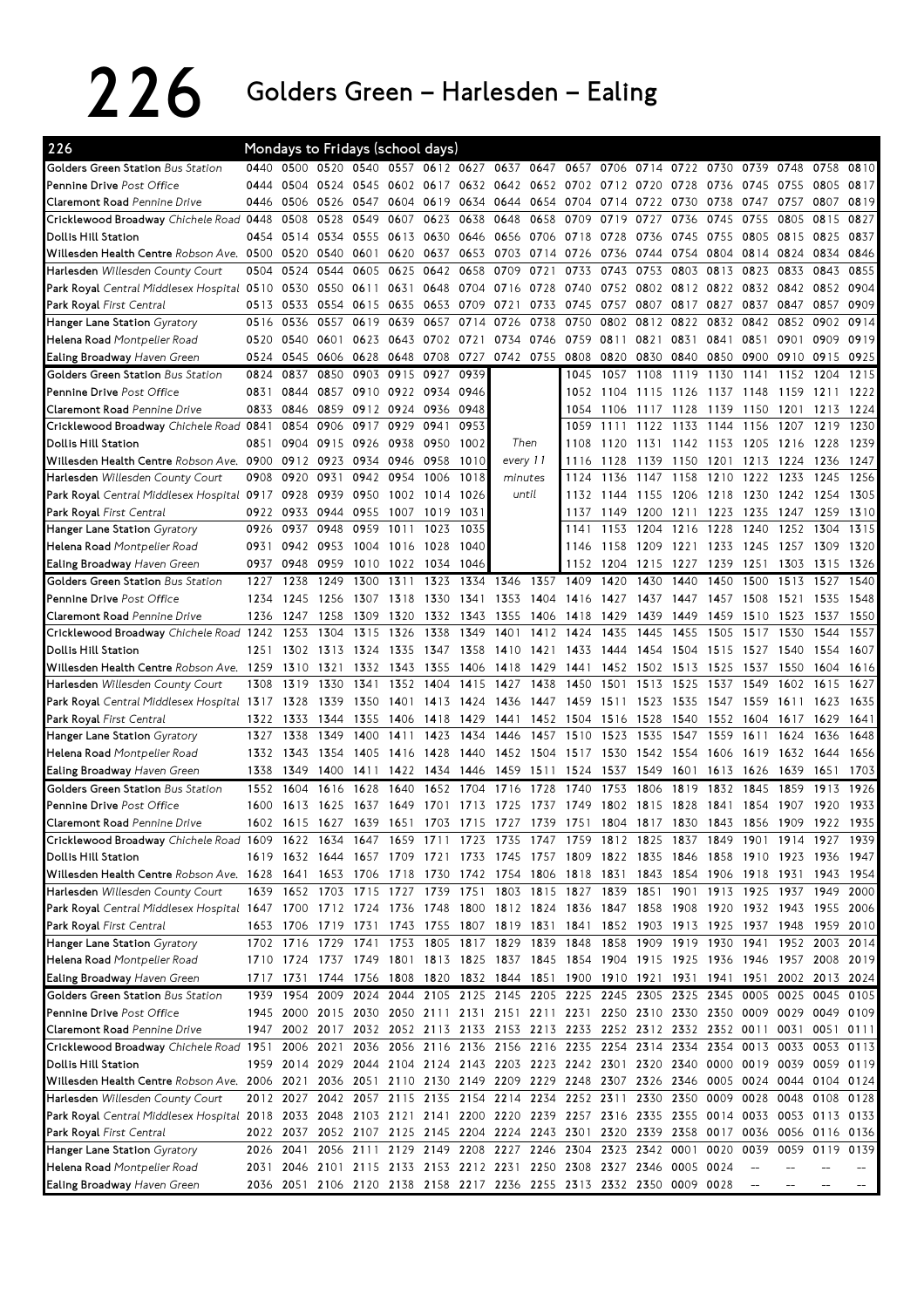| 226                                                                                                                             |              |              |              |              |              | Mondays to Fridays (school holidays)                                                      |      |                |              |              |              |                     |              |              |                |              |                          |              |
|---------------------------------------------------------------------------------------------------------------------------------|--------------|--------------|--------------|--------------|--------------|-------------------------------------------------------------------------------------------|------|----------------|--------------|--------------|--------------|---------------------|--------------|--------------|----------------|--------------|--------------------------|--------------|
| <b>Golders Green Station</b> Bus Station                                                                                        | 0440         |              |              |              |              | 0500 0520 0540 0557 0612 0627 0637 0647                                                   |      |                |              | 0658         | 0707         | 0716 0726           |              | 0736         | 0745           | 0755         | 0807                     | 0819         |
| Pennine Drive Post Office                                                                                                       | 0444         | 0504         | 0524 0545    |              |              | 0602 0617                                                                                 | 0632 | 0642 0652 0703 |              |              | 0713         | 0722                | 0732         |              | 0742 0752 0802 |              | 0814                     | 0826         |
| <b>Claremont Road</b> Pennine Drive                                                                                             | 0446         | 0506         | 0526 0547    |              | 0604         | 0619                                                                                      | 0634 | 0644           | 0654         | 0705         | 0715         | 0724                | 0734         | 0744         | 0754           | 0804         | 0816                     | 0828         |
| Cricklewood Broadway Chichele Road 0448                                                                                         |              | 0508         | 0528         | 0549         | 0607         | 0623                                                                                      | 0638 | 0648           | 0658         | 0709         | 0719         | 0728                | 0738         | 0748         | 0758           | 0808         | 0820                     | 0832         |
| Dollis Hill Station                                                                                                             | 0454         | 0514         | 0534 0555    |              | 0613         | 0630                                                                                      | 0646 | 0656 0706      |              | 0718         | 0728         | 0737                | 0747         | 0757         | 0807           | 0817         | 0829                     | 0841         |
| Willesden Health Centre Robson Ave. 0500                                                                                        |              | 0520         | 0540 0601    |              | 0620         | 0637                                                                                      | 0653 | 0703           | 0714         | 0726         | 0736         | 0745                | 0755         | 0805         | 0815           | 0825         | 0837                     | 0849         |
| Harlesden Willesden County Court                                                                                                | 0504         | 0524         | 0544         | 0605         | 0625         | 0642                                                                                      | 0658 | 0709           | 0721         | 0733         | 0743         | 0753                | 0803         | 0813         | 0823           | 0833         | 0845                     | 0857         |
| Park Royal Central Middlesex Hospital 0510                                                                                      |              | 0530         | 0550 0611    |              | 0631         | 0648                                                                                      | 0704 | 0716           | 0728         | 0740         | 0751         | 0801                | 0811         | 0821         | 0831           | 0841         | 0853                     | 0905         |
| Park Royal First Central                                                                                                        | 0513         | 0533         | 0554 0615    |              | 0635         | 0653                                                                                      | 0709 | 0721           | 0733         | 0745         | 0756         | 0806                | 0816         | 0826         | 0836           | 0846         | 0858                     | 0910         |
| Hanger Lane Station <i>Gyratory</i>                                                                                             | 0516         | 0536         | 0557         | 0619         | 0639         | 0657                                                                                      | 0713 | 0725           | 0737         | 0749         | 0800         | 0810                | 0820         | 0830         | 0840           | 0850         | 0902                     | 0914         |
| <b>Helena Road</b> Montpelier Road                                                                                              | 0520         | 0540         | 0601         | 0623         | 0643         | 0702                                                                                      | 0718 | 0730           | 0742         | 0754         | 0805         | 0815                | 0825         | 0835         | 0845           | 0855         | 0907                     | 0919         |
| <b>Ealing Broadway</b> Haven Green                                                                                              | 0524         | 0545         | 0606 0628    |              | 0648         | 0708 0724                                                                                 |      | 0736 0748      |              | 0800         | 0811         | 0821                | 0831         | 0841         | 0851           | 0901         | 0913                     | 0925         |
| Golders Green Station Bus Station                                                                                               | 0831         | 0843         | 0854         |              |              | 1106                                                                                      | 1117 | 1128           | 1138         | 1148         | 1159         | 1210                | 1221         | 1232         | 1244           | 1256         | 1307                     | 1318         |
| <b>Pennine Drive</b> Post Office                                                                                                | 0838         | 0850         | 0901         |              |              | 1113                                                                                      | 1124 | 1135           | 1145         | 1155         | 1206         | 1217                | 1228         | 1239         | 1251           | 1303         | 1314                     | 1325         |
| Claremont Road Pennine Drive                                                                                                    | 0840         | 0852         | 0903         |              |              | 1115                                                                                      | 1126 | 1137           | 1147         | 1157         | 1208         | 1219                | 1230         | 1241         | 1253           | 1305         | 1316                     | 1327         |
| Cricklewood Broadway Chichele Road 0844                                                                                         |              | 0856         | 0908         |              |              | 1120                                                                                      | 1131 | 1142           | 1152         | 1203         | 1214         | 1225                | 1236         | 1247         | 1259           | 1311         | 1322                     | 1333         |
| Dollis Hill Station                                                                                                             | 0853         | 0905         | 0917         | Then         |              | 1129                                                                                      | 1140 | 1151           | 1201         | 1212 1223    |              | 1234                | 1245         | 1256         | 1308           | 1320         | 1331                     | 1342         |
| <b>Willesden Health Centre</b> Robson Ave. <b>09</b> 01                                                                         |              | 0913         | 0925         | every 12     |              | 1137                                                                                      | 1148 | 1159           | 1209         | 1220         | 1231         | 1242                | 1253         | 1304         | 1316           | 1328         | 1339                     | 1350         |
| Harlesden Willesden County Court                                                                                                | 0909         | 0921         | 0933         | minutes      |              | 1145                                                                                      | 1156 | 1207           | 1218         | 1229         | 1240         | 1251                | 1302         | 1313         | 1325           | 1337         | 1348                     | 1359         |
| Park Royal Central Middlesex Hospital 0917                                                                                      |              | 0929         | 0941         | until        |              | 1153                                                                                      | 1204 | 1216 1227      |              | 1238         | 1249         | 1300                | 1311         | 1322         | 1334           | 1346         | 1357                     | 1408         |
| <b>Park Royal</b> First Central                                                                                                 | 0922         | 0934         | 0946         |              |              | 1158                                                                                      | 1209 | 1221           | 1232         | 1243         | 1254         | 1305                | 1316         | 1327         | 1339           | 1351         | 1402                     | 1413         |
| Hanger Lane Station Gyratory                                                                                                    | 0926         | 0938         | 0950         |              |              | 1202                                                                                      | 1214 | 1226           | 1237         | 1248         | 1259         | 1310                | 1321         | 1332         | 1344           | 1356         | 1407                     | 1418         |
| <b>Helena Road</b> Montpelier Road                                                                                              | 0931         | 0943         | 0955         |              |              | 1207                                                                                      | 1219 | 1231           | 1242         | 1253         |              | 1304 1315           | 1326         | 1337         | 1349           | 1401         | 1412                     | 1423         |
| Ealing Broadway Haven Green                                                                                                     | 0937         | 0949         | 1001         |              |              | 1213                                                                                      | 1225 | 1237           | 1248         | 1259         | 1310         | 1321                | 1332         | 1343         | 1355           | 1407         | 1418                     | 1429         |
| Golders Green Station Bus Station                                                                                               | 1329         | 1340         | 1352         | 1404         | 1414         | 1425                                                                                      | 1437 | 1448           | 1458         | 1508         | 1520         | 1532                | 1544         | 1556         | 1608           | 1620         | 1632                     | 1644         |
| <b>Pennine Drive</b> Post Office                                                                                                |              |              |              | 1411         |              |                                                                                           |      |                |              |              |              |                     |              |              |                |              |                          | 1652         |
|                                                                                                                                 | 1336<br>1338 | 1347         | 1359<br>1401 |              | 1421<br>1423 | 1432                                                                                      | 1444 | 1455           | 1505         | 1516<br>1518 | 1528         | 1540                | 1552         | 1604         | 1616           | 1628         | 1640                     | 1654         |
| <b>Claremont Road</b> Pennine Drive                                                                                             |              | 1349<br>1355 | 1407         | 1413<br>1419 | 1429         | 1434<br>1440                                                                              | 1446 | 1457<br>1503   | 1507<br>1513 | 1524         | 1530<br>1536 | 1542<br>1548        | 1554<br>1600 | 1606<br>1612 | 1618<br>1624   | 1630<br>1636 | 1642<br>1648             | 1700         |
| Cricklewood Broadway Chichele Road 1344                                                                                         |              |              |              |              |              |                                                                                           | 1452 |                |              |              |              |                     |              |              |                |              |                          |              |
| Dollis Hill Station                                                                                                             | 1353         | 1404         | 1416         | 1428         | 1438         | 1449                                                                                      | 1501 | 1513           | 1523         | 1534         | 1546         | 1558                | 1610         | 1622         | 1634           | 1646         | 1658                     | 1710<br>1719 |
| <b>Willesden Health Centre</b> Robson Ave. 1 <b>4</b> 01                                                                        |              | 1412         | 1424         | 1436         | 1446         | 1457                                                                                      | 1509 | 1520           | 1531         | 1542         | 1554         | 1606                | 1619         | 1631         | 1643           | 1655         | 1707                     | 1728         |
| <b>Harlesden</b> Willesden County Court                                                                                         | 1410         | 1421         | 1433         | 1445         | 1455         | 1506                                                                                      | 1518 | 1530           | 1541         | 1552         | 1604         | 1616                | 1629         | 1640         | 1652           | 1704         | 1716                     |              |
| Park Royal Central Middlesex Hospital 1419                                                                                      |              | 1430         | 1442         | 1454         | 1504         | 1515                                                                                      | 1527 | 1539           | 1550         | 1600         |              | 1612 1624           | 1637         | 1648         | 1700           |              | 1712 1724                | 1736         |
| Park Royal First Central                                                                                                        | 1424         | 1435         | 1447         | 1459         | 1509         | 1520<br>1526                                                                              | 1532 | 1544           | 1555         | 1606         | 1618         | 1630                | 1643         | 1654         | 1706           | 1718         | 1730                     | 1742         |
| Hanger Lane Station Gyratory                                                                                                    | 1429         | 1440         | 1452         | 1505         | 1515         |                                                                                           | 1538 | 1550           | 1601         | 1613         | 1625         | 1637                | 1650         | 1702         | 1715           | 1727         | 1739                     | 1751         |
| <b>Helena Road</b> Montpelier Road                                                                                              | 1434         | 1445         | 1458         | 1511         | 1521         | 1532                                                                                      | 1544 | 1556           | 1608         | 1620         | 1632         | 1644                | 1657         | 1709         | 1722           | 1734         | 1746                     | 1758         |
| Ealing Broadway Haven Green                                                                                                     | 1440         | 1451         | 1504         | 1517         | 1527         | 1538                                                                                      | 1550 |                | 1602 1614    | 1626         | 1638         | 1650                | 1703         | 1716         | 1729           | 1741         | 1753                     | 1805         |
| Golders Green Station Bus Station                                                                                               | 1656         | 1708         | 1720         | 1732         | 1744         | 1756                                                                                      | 1809 | 1822           | 1835         | 1848         | 1901         | 1913                | 1926         | 1939         | 1954           | 2009         | 2024                     | 2044         |
| <b>Pennine Drive</b> Post Office                                                                                                | 1705         | 1717         | 1729         | 1741         | 1753         | 1805                                                                                      | 1818 | 1831           | 1843         | 1855         | 1908         | 1920                | 1933         | 1945         | 2000           | 2015         | 2030                     | 2050         |
| <b>Claremont Road</b> Pennine Drive                                                                                             | 1707         | 1719         | 1731         | 1743         | 1755         | 1807 1820                                                                                 |      | 1833 1845      |              |              |              | 1857 1910 1922 1935 |              |              |                |              | 1947 2002 2017 2032 2052 |              |
| Cricklewood Broadway Chichele Road 1713 1725 1737 1749 1801 1813 1826 1839 1851 1902 1915 1927 1939 1951 2006 2021 2036 2056    |              |              |              |              |              |                                                                                           |      |                |              |              |              |                     |              |              |                |              |                          |              |
| Dollis Hill Station                                                                                                             |              |              |              |              |              | 1723 1735 1747 1759 1811 1823 1836 1848 1900 1911 1924 1936 1947 1959 2014 2029 2044 2104 |      |                |              |              |              |                     |              |              |                |              |                          |              |
| Willesden Health Centre Robson Ave. 1732 1744 1756 1808 1820 1832 1844 1856 1908 1919 1932 1943 1954 2006 2021 2036 2051 2110   |              |              |              |              |              |                                                                                           |      |                |              |              |              |                     |              |              |                |              |                          |              |
| <b>Harlesden</b> Willesden County Court                                                                                         |              |              |              |              |              | 1741 1753 1805 1817 1829 1840 1852 1903 1915 1926 1938 1949 2000 2012 2027 2042 2057 2115 |      |                |              |              |              |                     |              |              |                |              |                          |              |
| Park Royal Central Middlesex Hospital 1749 1801 1813 1825 1837 1848 1859 1910 1922 1933 1944 1955 2006 2018 2033 2048 2103 2121 |              |              |              |              |              |                                                                                           |      |                |              |              |              |                     |              |              |                |              |                          |              |
| Park Royal First Central                                                                                                        |              |              |              |              |              | 1755 1807 1819 1831 1842 1853 1904 1915 1927 1938 1949 2000 2010 2022 2037 2052 2107 2125 |      |                |              |              |              |                     |              |              |                |              |                          |              |
| Hanger Lane Station Gyratory                                                                                                    |              |              |              |              |              | 1804 1816 1828 1839 1849 1859 1910 1920 1932 1942 1953 2004 2014 2026 2041 2056 2111 2129 |      |                |              |              |              |                     |              |              |                |              |                          |              |
| <b>Helena Road</b> Montpelier Road                                                                                              |              |              |              |              |              | 1811 1823 1835 1845 1855 1905 1916 1926 1937 1947 1958 2009 2019 2031 2046 2101 2115 2133 |      |                |              |              |              |                     |              |              |                |              |                          |              |
| <b>Ealing Broadway</b> Haven Green                                                                                              |              |              |              |              |              | 1818 1830 1841 1851 1901 1911 1922 1932 1942 1952 2003 2014 2024 2036 2051 2106 2120 2138 |      |                |              |              |              |                     |              |              |                |              |                          |              |
| Golders Green Station Bus Station                                                                                               |              |              |              |              |              | 2105 2125 2145 2205 2225 2245 2305 2325 2345 0005 0025 0045 0105                          |      |                |              |              |              |                     |              |              |                |              |                          |              |
| <b>Pennine Drive</b> Post Office                                                                                                |              |              |              |              |              | 2111 2131 2151 2211 2231 2250 2310 2330 2350 0009 0029 0049 0109                          |      |                |              |              |              |                     |              |              |                |              |                          |              |
| Claremont Road Pennine Drive                                                                                                    |              |              |              |              |              | 2113 2133 2153 2213 2233 2252 2312 2332 2352 0011 0031 0051 0111                          |      |                |              |              |              |                     |              |              |                |              |                          |              |
| Cricklewood Broadway Chichele Road 2116 2136 2156 2216 2235 2254 2314 2334 2354                                                 |              |              |              |              |              |                                                                                           |      |                |              |              |              | 0013 0033 0053 0113 |              |              |                |              |                          |              |
| Dollis Hill Station                                                                                                             |              |              |              |              |              | 2124 2143 2203 2223 2242 2301 2320 2340 0000 0019 0039 0059 0119                          |      |                |              |              |              |                     |              |              |                |              |                          |              |
| Willesden Health Centre Robson Ave.  2130   2149   2209   2229   2248   2307   2326   2346   0005   0024   0044   0104   0124   |              |              |              |              |              |                                                                                           |      |                |              |              |              |                     |              |              |                |              |                          |              |
| <b>Harlesden</b> Willesden County Court                                                                                         |              |              |              |              |              | 2135 2154 2214 2234 2252 2311 2330 2350 0009 0028 0048 0108 0128                          |      |                |              |              |              |                     |              |              |                |              |                          |              |
| Park Royal Central Middlesex Hospital 2141 2200 2220 2239 2257 2316 2335 2355 0014 0033 0053 0113 0133                          |              |              |              |              |              |                                                                                           |      |                |              |              |              |                     |              |              |                |              |                          |              |
| <b>Park Royal</b> First Central                                                                                                 |              |              |              |              |              | 2145 2204 2224 2243 2301 2320 2339 2358 0017 0036 0056 0116 0136                          |      |                |              |              |              |                     |              |              |                |              |                          |              |
| Hanger Lane Station Gyratory                                                                                                    |              | 2149 2208    |              |              |              | 2227 2246 2304 2323 2342 0001                                                             |      |                | 0020         | 0039         | 0059         | 0119                | 0139         |              |                |              |                          |              |
| <b>Helena Road</b> Montpelier Road                                                                                              |              |              |              |              |              | 2153 2212 2231 2250 2308 2327 2346 0005 0024                                              |      |                |              |              |              |                     |              |              |                |              |                          |              |
| Ealing Broadway Haven Green                                                                                                     |              |              |              |              |              | 2158 2217 2236 2255 2313 2332 2350 0009 0028                                              |      |                |              |              |              |                     |              |              |                |              |                          |              |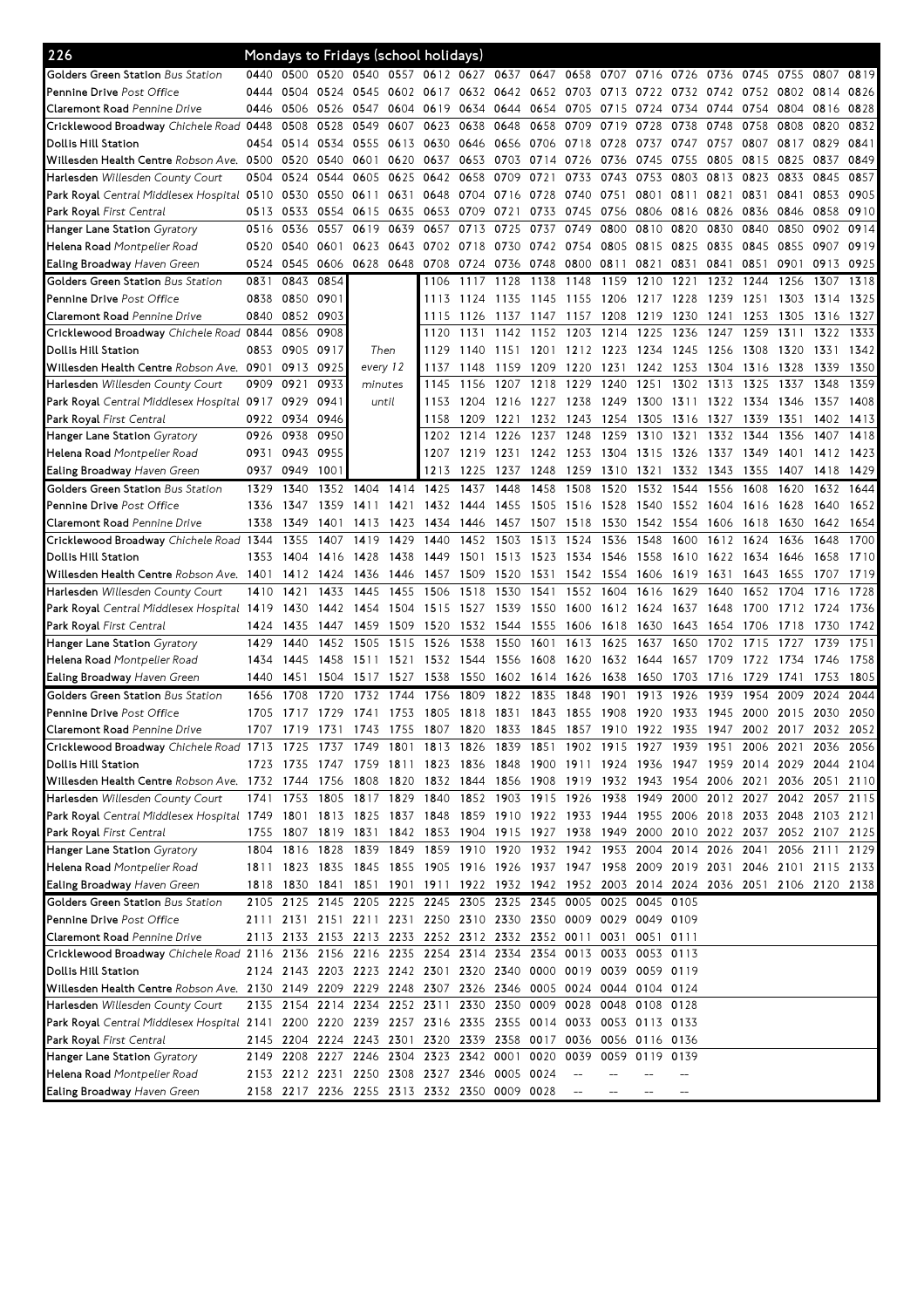| 226                                                                                                                             | Saturdays (also Good Friday) |                |                     |       |           |                |                |           |        |      |                                                                  |      |      |      |                                                                                           |      |           |      |
|---------------------------------------------------------------------------------------------------------------------------------|------------------------------|----------------|---------------------|-------|-----------|----------------|----------------|-----------|--------|------|------------------------------------------------------------------|------|------|------|-------------------------------------------------------------------------------------------|------|-----------|------|
| <b>Golders Green Station</b> Bus Station                                                                                        | 0440                         | 0500           | 0520 0540           |       | 0600      |                | 0620 0640 0700 |           | 0720   | 0740 | 0800                                                             | 0815 | 0830 | 0845 | 0856                                                                                      | 0907 | 0918      | 0930 |
| <b>Pennine Drive</b> Post Office                                                                                                | 0444                         | 0504           | 0524 0545           |       | 0605      | 0625 0645      |                | 0705      | 0725   | 0745 | 0805                                                             | 0820 | 0835 | 0850 | 0901                                                                                      | 0913 | 0924      | 0936 |
| <b>Claremont Road</b> Pennine Drive                                                                                             | 0446                         | 0506           | 0526                | 0547  | 0607      | 0627           | 0647           | 0707      | 0727   | 0747 | 0807                                                             | 0822 | 0837 | 0852 | 0903                                                                                      | 0915 | 0926      | 0938 |
| Cricklewood Broadway Chichele Road                                                                                              | 0448                         | 0508           | 0528                | 0549  | 0609      | 0629           | 0649           | 0709      | 0729   | 0750 | 0810                                                             | 0825 | 0840 | 0855 | 0907                                                                                      | 0919 | 0930      | 0942 |
| Dollis Hill Station                                                                                                             | 0454                         | 0514           | 0534 0555           |       | 0615      | 0635           | 0655           | 0716 0736 |        | 0757 | 0817                                                             | 0832 | 0847 | 0902 | 0915                                                                                      | 0927 | 0938      | 0950 |
| Willesden Health Centre Robson Ave. 0459                                                                                        |                              | 0519           | 0540                | 0601  | 0621      | 0641           | 0701           | 0722      | 0743   | 0804 | 0824                                                             | 0839 | 0855 | 0910 | 0923                                                                                      | 0935 | 0946      | 0958 |
| Harlesden Willesden County Court                                                                                                | 0503                         | 0523           | 0544                | 0605  | 0625      | 0645           | 0706           | 0727      | 0748   | 0809 | 0829                                                             | 0844 | 0900 | 0916 | 0929                                                                                      | 0941 | 0952      | 1004 |
| Park Royal Central Middlesex Hospital 0508                                                                                      |                              | 0528           | 0549 0610           |       | 0630      | 0650 0711      |                | 0732 0754 |        | 0815 | 0835                                                             | 0850 | 0906 | 0922 | 0935                                                                                      | 0947 | 0958      | 1010 |
| Park Royal First Central                                                                                                        | 0511                         | 0532           | 0553 0614           |       | 0634      | 0654           | 0715           | 0736      | 0758   | 0819 | 0839                                                             | 0854 | 0910 | 0926 | 0939                                                                                      | 0951 | 1002      | 1014 |
| Hanger Lane Station Gyratory                                                                                                    | 0514                         | 0535           | 0556 0617           |       | 0637      | 0657           | 0718           | 0740      | 0802   | 0823 | 0843                                                             | 0858 | 0914 | 0930 | 0943                                                                                      | 0955 | 1006      | 1018 |
| <b>Helena Road</b> Montpelier Road                                                                                              | 0518                         | 0539           | 0600 0621           |       | 0641      | 0702 0723      |                | 0745 0807 |        | 0828 | 0848                                                             | 0903 | 0919 | 0935 | 0948                                                                                      | 1000 | 1011      | 1023 |
| <b>Ealing Broadway</b> Haven Green                                                                                              | 0522                         | 0543           | 0604 0625           |       |           | 0646 0707      | 0728           | 0750 0812 |        | 0833 | 0853                                                             | 0909 | 0925 | 0941 | 0954                                                                                      | 1006 | 1017      | 1029 |
| Golders Green Station Bus Station                                                                                               | 0941                         | 0952           | 1003                | 1014  | 1025      | 1037           | 1049           | 1100      | 1111   | 1122 | 1133                                                             | 1144 | 1155 | 1206 |                                                                                           |      | 1354      | 1406 |
| Pennine Drive Post Office                                                                                                       | 0947                         | 0958           | 1009                | 1020  | 1031      | 1043           | 1055           | 1106      | 1117   | 1128 | 1139                                                             | 1150 | 1201 | 1213 |                                                                                           |      | 1401      | 1413 |
| Claremont Road Pennine Drive                                                                                                    | 0949                         | 1000           | 1011                | 1022  | 1033      | 1045           | 1057           | 1108      | 1119   | 1130 | 1141                                                             | 1152 | 1203 | 1215 |                                                                                           |      | 1403      | 1415 |
| Cricklewood Broadway Chichele Road 0953                                                                                         |                              | 1004           | 1015                | 1027  | 1039      | 1051           | 1103           | 1114      | 1125   | 1136 | 1147                                                             | 1158 | 1210 | 1222 |                                                                                           |      | 1410      | 1422 |
| Dollis Hill Station                                                                                                             | 1001                         | 1012           | 1023                | 1035  | 1047      | 1059 1111      |                | 1122 1133 |        | 1144 | 1155                                                             | 1207 | 1219 | 1231 | Then                                                                                      |      | 1419      | 1431 |
| Willesden Health Centre Robson Ave. 1009                                                                                        |                              | 1020           | 1031                | 1043  | 1055      | 1107           | 1119           | 1130      | 1141   | 1152 | 1203                                                             | 1215 | 1227 | 1239 | every 12                                                                                  |      | 1427      | 1439 |
| <b>Harlesden</b> Willesden County Court                                                                                         | 1015                         | 1026           | 1038                | 1050  |           | 1102 1114      | 1126           | 1137      | 1148   | 1200 | 1212                                                             | 1224 | 1236 | 1248 | minutes                                                                                   |      | 1436      | 1448 |
| Park Royal Central Middlesex Hospital 1021                                                                                      |                              | 1032           | 1044                | 1056  | 1108      | 1120           | 1132           | 1143 1155 |        |      | 1207 1219                                                        | 1231 | 1243 | 1255 | until                                                                                     |      | 1443      | 1455 |
| Park Royal First Central                                                                                                        | 1025                         | 1036           | 1048                | 1100  | 1112 1124 |                | 1136           | 1147      | 1159   | 1211 | 1223                                                             | 1235 | 1247 | 1259 |                                                                                           |      | 1447      | 1459 |
| Hanger Lane Station Gyratory                                                                                                    | 1029                         | 1041           | 1053                | 1105  | 1117      | 1129           | 1141           | 1152      | 1204   | 1216 | 1228                                                             | 1240 | 1252 | 1304 |                                                                                           |      | 1452      | 1504 |
| Helena Road Montpelier Road                                                                                                     | 1035                         | 1047           | 1059                | -1111 | 1123      | 1135           | 1147           | 1158 1210 |        | 1222 | 1234                                                             | 1246 | 1258 | 1310 |                                                                                           |      | 1458      | 1510 |
| Ealing Broadway Haven Green                                                                                                     | 1041                         | 1053           | 1105                | 1117  | 1129      | 1141           | 1153           | 1205      | 1217   | 1229 | 1241                                                             | 1253 | 1305 | 1317 |                                                                                           |      | 1505      | 1516 |
| Golders Green Station Bus Station                                                                                               | 1418                         | 1430           | 1442                | 1454  | 1507      | 1519           | 1531           | 1543      | 1555   | 1608 |                                                                  |      | 1732 | 1744 | 1756                                                                                      | 1808 | 1820      | 1832 |
| <b>Pennine Drive</b> Post Office                                                                                                | 1425                         | 1437           | 1449 1501           |       | 1513 1525 |                | 1537           | 1549 1601 |        | 1614 |                                                                  |      | 1738 | 1750 | 1802                                                                                      | 1814 | 1826      | 1838 |
| <b>Claremont Road</b> Pennine Drive                                                                                             | 1427                         | 1439           | 1451                | 1503  | 1515      | 1527           | 1539           | 1551      | 1603   | 1616 |                                                                  |      | 1740 | 1752 | 1804                                                                                      | 1816 | 1828      | 1840 |
| Cricklewood Broadway Chichele Road 1434                                                                                         |                              | 1446           | 1458                | 1510  | 1522      | 1534           | 1546           | 1558      | 1610   | 1623 |                                                                  |      | 1747 | 1759 | 1810                                                                                      | 1822 | 1834      | 1846 |
| Dollis Hill Station                                                                                                             | 1443                         | 1455           | 1507                | 1519  | 1531      | 1543           | 1555           | 1607      | 1619   | 1632 | Then                                                             |      | 1756 | 1808 | 1819                                                                                      | 1831 | 1843      | 1855 |
| Willesden Health Centre Robson Ave. 1451                                                                                        |                              | 1503           | 1515                | 1527  | 1539      | 1551           | 1603           | 1615      | 1627   | 1639 | every 12                                                         |      | 1803 | 1815 | 1826                                                                                      | 1838 | 1850      | 1902 |
| Harlesden Willesden County Court                                                                                                | 1500                         | 1512           | 1524                | 1536  | 1548      | 1600           | 1612           | 1624      | 1636   | 1648 | minutes                                                          |      | 1812 | 1823 | 1834                                                                                      | 1845 | 1857      | 1909 |
| Park Royal Central Middlesex Hospital 1507                                                                                      |                              | 1519           | 1531 1543           |       | 1555 1607 |                | 1619           | 1631      | 1643   | 1655 | until                                                            |      | 1819 | 1830 | 1840                                                                                      | 1851 | 1903 1915 |      |
| Park Royal First Central                                                                                                        | 1511                         | 1523           | 1535                | 1547  | 1559      | 1611           | 1623           | 1635      | - 1647 | 1659 |                                                                  |      | 1823 | 1834 | 1844                                                                                      | 1855 | 1907      | 1919 |
| <b>Hanger Lane Station</b> Gyratory                                                                                             | 1516                         | 1528           | 1540                | 1552  | 1604      | 1616           | 1628           | 1640      | 1652   | 1704 |                                                                  |      | 1828 | 1839 | 1849                                                                                      | 1900 | 1912      | 1924 |
| <b>Helena Road</b> Montpelier Road                                                                                              | 1522                         | 1534           | 1546                | 1558  | 1610      | 1622           | 1634           | 1646      | 1658   | 1710 |                                                                  |      | 1834 | 1844 | 1854                                                                                      | 1905 | 1917      | 1929 |
| Ealing Broadway Haven Green                                                                                                     | 1528                         | 1540           | 1552 1604           |       | 1616 1628 |                | 1640           | 1652 1704 |        | 1716 |                                                                  |      | 1840 | 1850 | 1900                                                                                      | 1911 | 1923      | 1935 |
| Golders Green Station Bus Station                                                                                               | 1844                         | 1858           | 1913                | 1928  | 1948      | 2008           | 2025           | 2045      | 2105   | 2125 | 2145                                                             | 2205 | 2225 | 2245 | 2305                                                                                      | 2325 | 2345      | 0005 |
| <b>Pennine Drive</b> Post Office                                                                                                | 1850                         | 1904           | 1919                | 1934  | 1954      | 2014           | 2031           | 2051      | 211    | 2131 | 2151                                                             | 2211 | 2231 | 2250 | 2310                                                                                      | 2330 | 2350      | 0009 |
| <b>Claremont Road</b> Pennine Drive                                                                                             |                              |                | 1852 1906 1921 1936 |       |           | 1956 2016 2033 |                |           |        |      |                                                                  |      |      |      | 2053 2113 2133 2153 2213 2233 2252 2312 2332 2352 0011                                    |      |           |      |
| Cricklewood Broadway Chichele Road 1858 1912 1927 1941 2001 2020 2037 2057 2116 2136 2156 2216 2235 2254 2314 2334 2354 0013    |                              |                |                     |       |           |                |                |           |        |      |                                                                  |      |      |      |                                                                                           |      |           |      |
| Dollis Hill Station                                                                                                             |                              |                |                     |       |           |                |                |           |        |      |                                                                  |      |      |      | 1907 1921 1936 1950 2009 2028 2045 2105 2124 2143 2203 2223 2242 2301 2320 2340 0000 0019 |      |           |      |
| Willesden Health Centre Robson Ave. 1914 1928 1943 1957 2016 2035 2052 2111 2130 2149 2209 2229 2248 2307 2326 2346 0005 0024   |                              |                |                     |       |           |                |                |           |        |      |                                                                  |      |      |      |                                                                                           |      |           |      |
| Harlesden Willesden County Court                                                                                                |                              |                |                     |       |           |                |                |           |        |      |                                                                  |      |      |      | 1921 1935 1949 2003 2022 2041 2058 2116 2135 2154 2214 2234 2252 2311 2330 2350 0009      |      |           | 0028 |
| Park Royal Central Middlesex Hospital 1927 1941 1955 2009 2028 2047 2104 2122 2141 2200 2220 2239 2257 2316 2335 2355 0014 0033 |                              |                |                     |       |           |                |                |           |        |      |                                                                  |      |      |      |                                                                                           |      |           |      |
| Park Royal First Central                                                                                                        |                              |                |                     |       |           |                |                |           |        |      |                                                                  |      |      |      | 1931 1945 1959 2013 2032 2051 2108 2126 2145 2204 2224 2243 2301 2320 2339 2358 0017 0036 |      |           |      |
| <b>Hanger Lane Station</b> Gyratory                                                                                             |                              |                |                     |       |           |                |                |           |        |      | 1936 1949 2003 2017 2036 2055 2112 2130 2149 2208 2227 2246 2304 |      |      |      | 2323 2342 0001                                                                            |      | 0020 0039 |      |
| <b>Helena Road</b> Montpelier Road                                                                                              |                              |                |                     |       |           |                |                |           |        |      |                                                                  |      |      |      | 1941 1954 2008 2022 2041 2100 2116 2134 2153 2212 2231 2250 2308 2327 2346 0005 0024      |      |           |      |
| Ealing Broadway Haven Green                                                                                                     |                              |                |                     |       |           |                |                |           |        |      |                                                                  |      |      |      | 1946 1959 2013 2027 2046 2105 2121 2139 2158 2217 2236 2255 2313 2332 2350 0009 0028      |      |           |      |
| Golders Green Station Bus Station                                                                                               |                              | 0025 0045 0105 |                     |       |           |                |                |           |        |      |                                                                  |      |      |      |                                                                                           |      |           |      |
| Pennine Drive Post Office                                                                                                       |                              | 0029 0049 0109 |                     |       |           |                |                |           |        |      |                                                                  |      |      |      |                                                                                           |      |           |      |
| Claremont Road Pennine Drive                                                                                                    |                              | 0031 0051 0111 |                     |       |           |                |                |           |        |      |                                                                  |      |      |      |                                                                                           |      |           |      |
| Cricklewood Broadway Chichele Road 0033 0053 0113                                                                               |                              |                |                     |       |           |                |                |           |        |      |                                                                  |      |      |      |                                                                                           |      |           |      |
| Dollis Hill Station                                                                                                             |                              | 0039 0059 0119 |                     |       |           |                |                |           |        |      |                                                                  |      |      |      |                                                                                           |      |           |      |
| Willesden Health Centre Robson Ave. 0044 0104 0124                                                                              |                              |                |                     |       |           |                |                |           |        |      |                                                                  |      |      |      |                                                                                           |      |           |      |
| Harlesden Willesden County Court                                                                                                |                              | 0048 0108 0128 |                     |       |           |                |                |           |        |      |                                                                  |      |      |      |                                                                                           |      |           |      |
| Park Royal Central Middlesex Hospital 0053 0113 0133                                                                            |                              |                |                     |       |           |                |                |           |        |      |                                                                  |      |      |      |                                                                                           |      |           |      |
| Park Royal First Central                                                                                                        |                              | 0056 0116 0136 |                     |       |           |                |                |           |        |      |                                                                  |      |      |      |                                                                                           |      |           |      |
| <b>Hanger Lane Station</b> Gyratory                                                                                             | 0059                         | 0119           | 0139                |       |           |                |                |           |        |      |                                                                  |      |      |      |                                                                                           |      |           |      |
| <b>Helena Road</b> Montpelier Road                                                                                              |                              |                |                     |       |           |                |                |           |        |      |                                                                  |      |      |      |                                                                                           |      |           |      |
| Ealing Broadway Haven Green                                                                                                     |                              |                |                     |       |           |                |                |           |        |      |                                                                  |      |      |      |                                                                                           |      |           |      |
|                                                                                                                                 |                              |                |                     |       |           |                |                |           |        |      |                                                                  |      |      |      |                                                                                           |      |           |      |